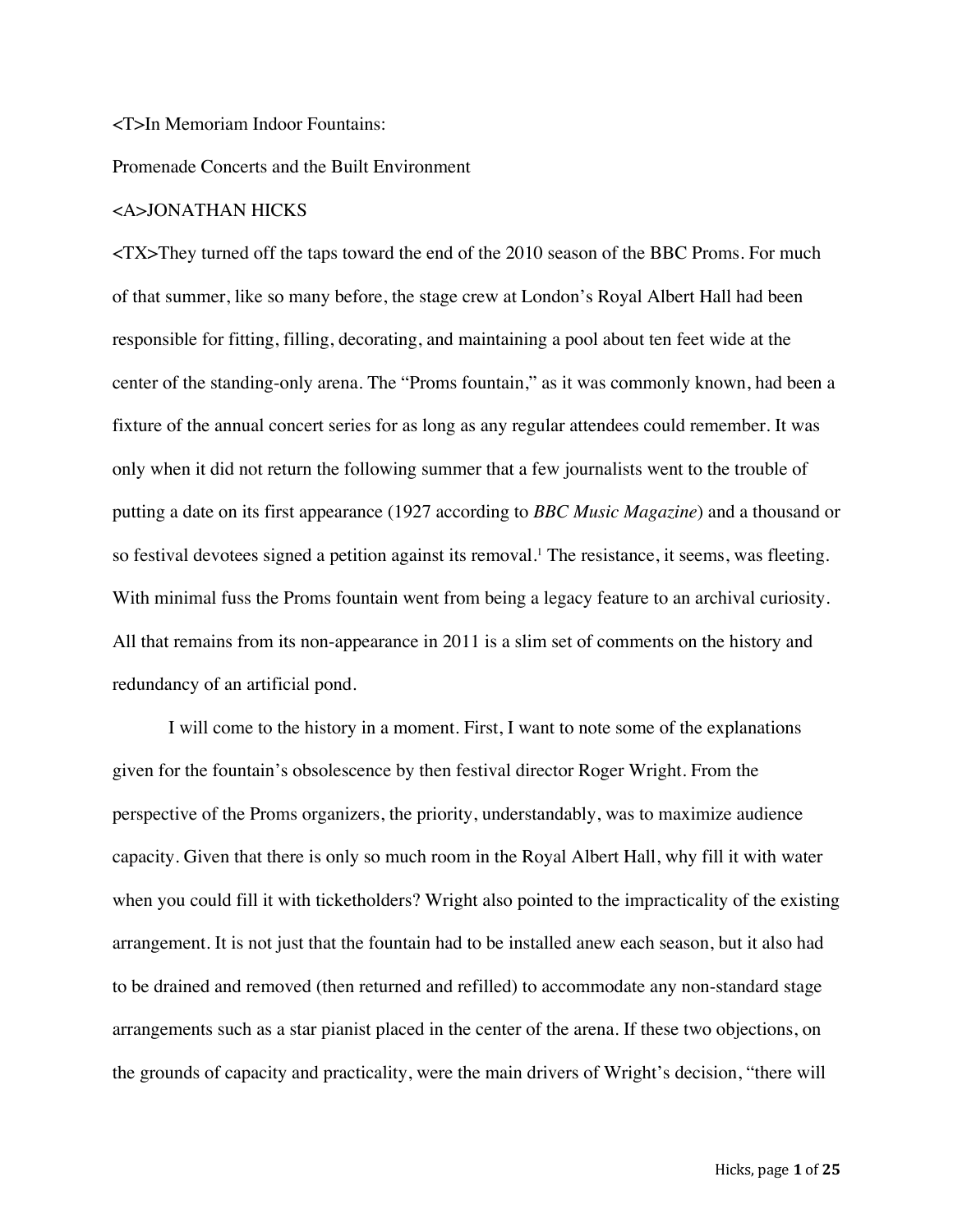also be an additional benefit," the director remarked in a blog post at the time, "as the filling and emptying of the fountain's vast quantities of water over a summer was not exactly environmentally friendly."2

It is easy to be cynical about Wright's nod to environmental friendliness. Not only does it smack of an afterthought, but it also dresses up hard-nosed efficiency savings in the garb of green cultural policy. The fountain was evidently removed to save space and cut costs; any resulting conservation of water was a bonus, but one that surely counted for little when set against the total resource consumption of a venue the size of the Royal Albert Hall, not to mention the festival's continued reliance on large numbers of frequent-flying musicians. Such criticisms, however, are not my main concern here. What interests me about Wright's environmental aside is the way it hints at a change in concert practice—both creative and corporate—around the time of the demise of the peculiar water feature to which this essay is addressed.

In the years since Wright bade farewell to the fountain, the language (and sometimes the logic) of ecological stewardship has been increasingly adopted by mainstream cultural institutions such as the BBC Proms. The 2019 season, for instance, featured "Earth and environment" as one of its overarching themes, with a press release explaining how decisions about programming and commissions were linked to "the changing world around us and . . . the topical debate around the future of our planet."3 The largest community participation project that season was a performance, with some 600 singers, of John Luther Adams's *In the Name of the Earth* (2018), a work described in the same press release as "a swansong for our planet." There was also a world premiere (part of an early-year's event) for Hans Zimmer's more succinctly titled *Earth*, another work ostensibly responding to contemporary environmental thought. And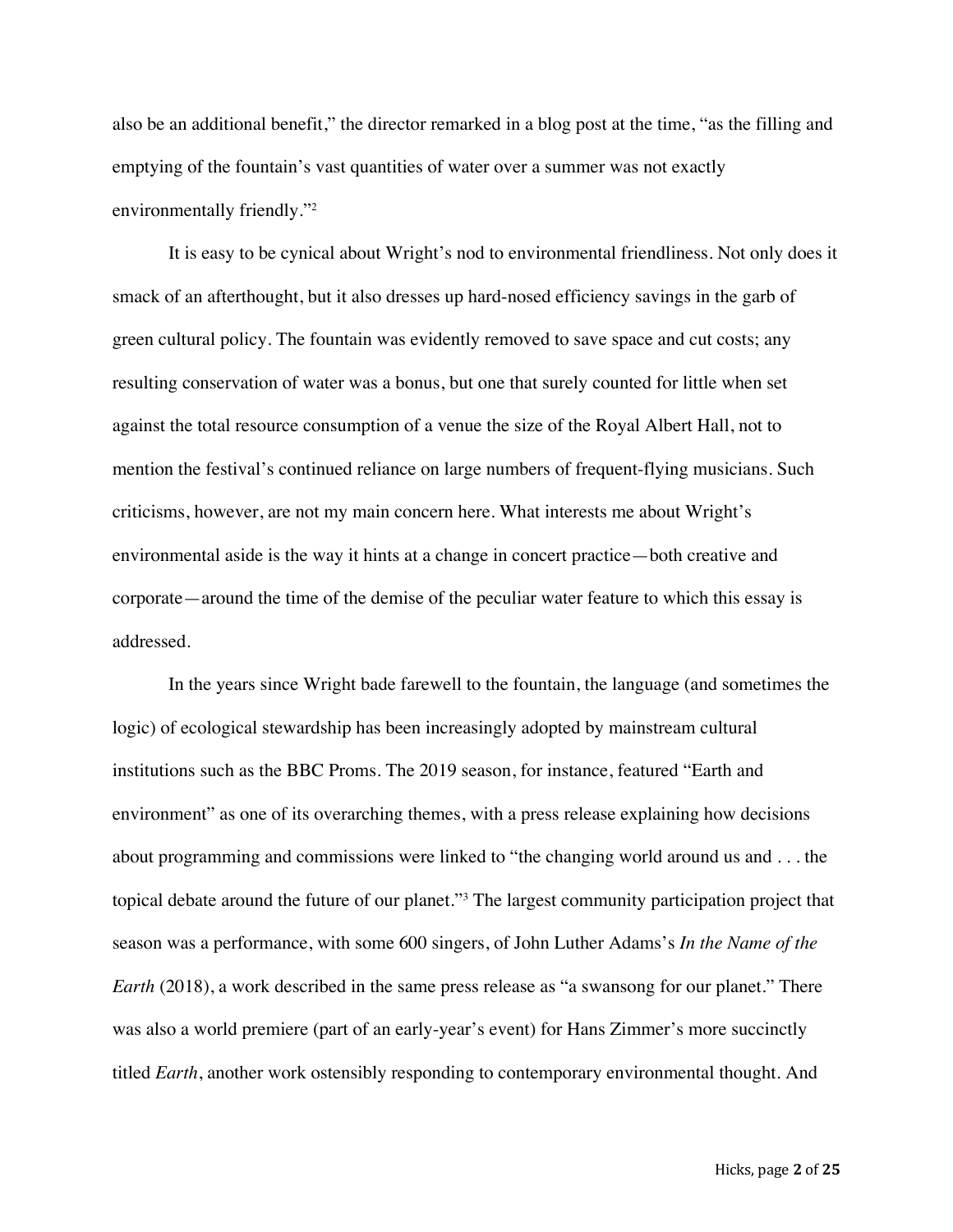the same summer saw a family-focused concert devised around *The Lost Words*, a 2017 collection of "spell-poems to re-wild the language of children" written by Robert McFarlane and illustrated by Jackie Morris.4 In the context of the main program it is striking, if not entirely surprising, how easily some of the best known works of the long nineteenth century could be slotted into the same earth-and-environment agenda: from Beethoven's *Pastoral Symphony* (1808) to Strauss's *An Alpine Symphony* (1915), from Haydn's *Creation* (1798) to Mahler's *Das Lied von der Erde* (1909), the canon of classical concert music is famously rich in allusion to landscape and nature. From there it is but a small step to thinking of these works—all programmed at the BBC Proms in 2019—as commenting, however obliquely, on the condition of the environment.5

This apparent consolidation of "the environment" as a credible means of organizing a classical concert schedule is one of the two key developments I see presaged by Wright's remark about the "unfriendly" waste of fountain water. The other, more directly, is the obligation for cultural institutions to account for and mitigate their environmental impact. By the time Wright's successor was shaping the Proms repertoire in the image of the earth, festivalgoers were being advised to adapt their behavior in the interests of "sustainability." This imperative is most pronounced in publicity for an offshoot of the Royal Albert Hall series, the Proms in the Park concerts held since 1996 in Hyde Park, one of London's largest open spaces. The website for these events boasts of "Creative Green Certification" and encourages the use of low-carbon travel. There is considerable detail, for anyone who is interested, about the Proms in the Park "waste strategy" as well as the by-now-familiar injunctions to avoid single use plastics and practice good separation of recyclable, compostable, and landfill material.6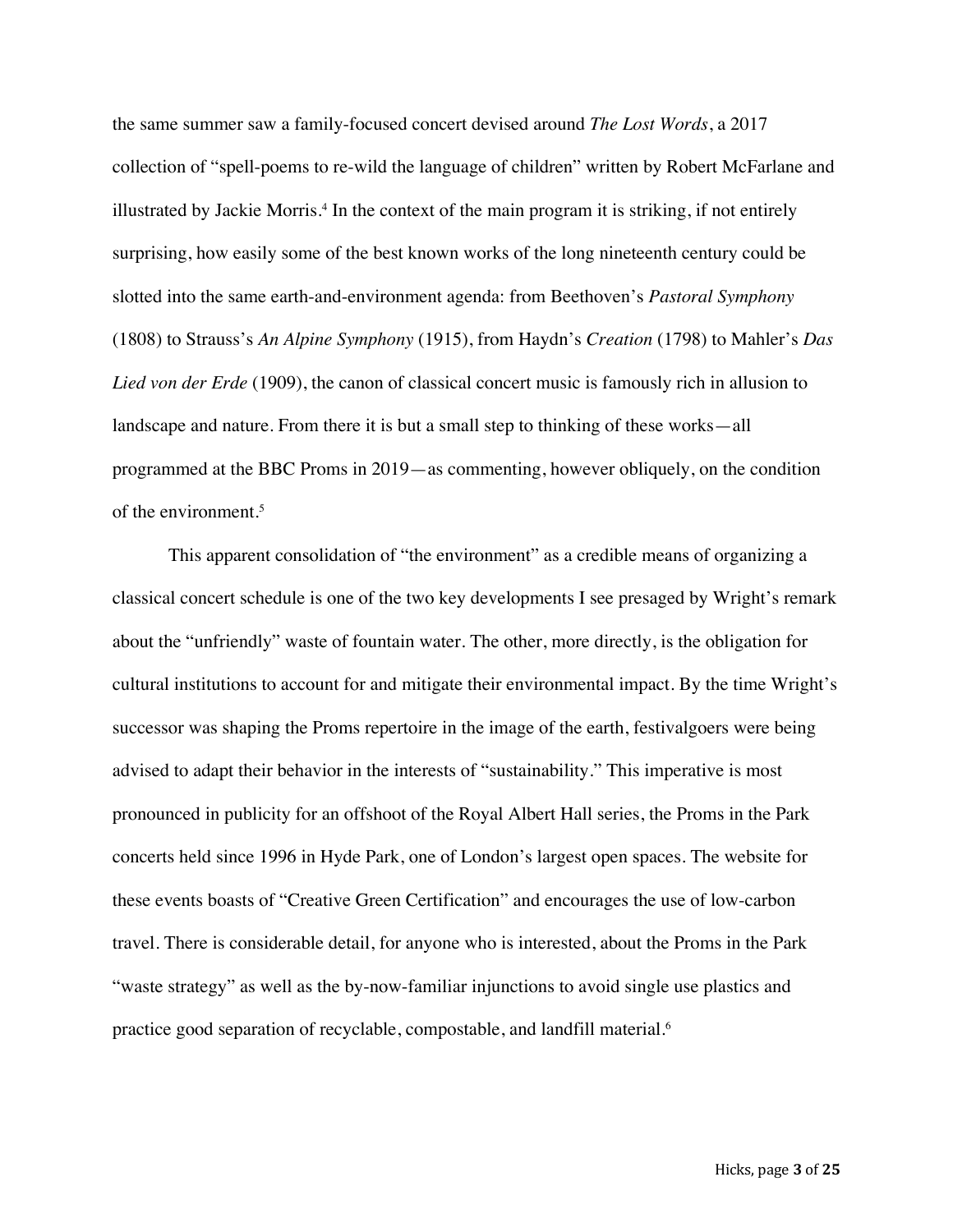As I alluded to above, this combination of thematic and pragmatic environmentalism seems to have stabilized—at least in the context of the BBC Proms—not long after Wright's decision to disestablish the fountain. This is not, to be clear, a case of cause and effect. All built things must come to an end and it is a wonder the fountain lasted as long as it did. By the same token, there are plenty of earlier examples of ecologically savvy programs and policies in classical concert culture, within the United Kingdom and elsewhere. My aim in this essay is not to single out the summer of 2010, as if it marked some unique moment in the history of music and the environment.7 Rather, my reason for beginning at the end of the story—with a shorthand version of a post-fountain, climate-conscious regime—is that it provides a point of comparison for an alternative and considerably older tradition of environmental imagination, one that bears directly on the culture, and architecture, of promenade concerts.

## <S>Why Fountains?

<TX>As you might expect, the alternative tradition of environmental imagination that I want to pursue is bound up with the history and function of concert hall fountains. This may seem like a quirky topic, and perhaps it is, but it is one that has the merit of material significance. The body of water that was, for so long, placed and replaced in the center of the Royal Albert Hall was not just there for show; it was supposed to *do* things, and some of these things were remembered (or researched) in the years immediately following its passage into obscurity. The writer for the aforementioned *BBC Music Magazine* piece, for instance, remarked how "the fountain was designed to regulate the temperature of the Queen's Hall in Langham Place," where the Proms were held prior to the Hall's bombing in World War II, "but in recent times the seats which surrounded the water-feature had proved useful as a small seating area, particularly for elderly Prommers."8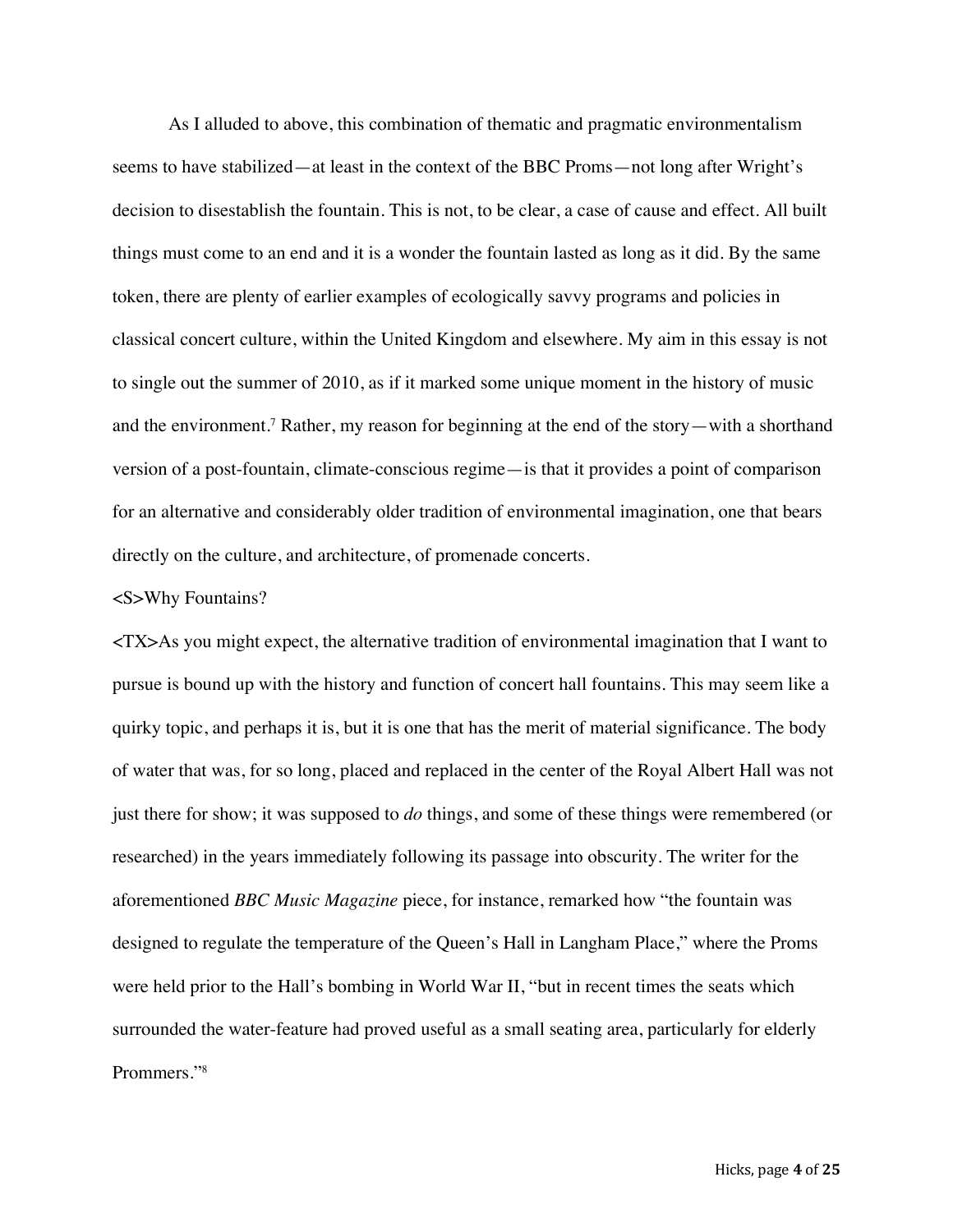The mention of elderly Prommers (the term for anyone with a ticket to the central, ostensibly standing-only arena) was coupled in this case with a photograph of two white-haired audience members, one with a walking stick, both seated at the edge of the pond in an almostempty Royal Albert Hall. Behind them is visible the greenery that adorned the Proms fountain: grassy fronds punctuated by the pink and white of foxgloves. I assume the leaves and flowers in the photograph were inorganic, but their colour and texture nevertheless offer a compelling contrast to the regulation red plush found elsewhere in the auditorium. The writer of the piece quotes one Lesley Melliard as saying to *The Daily Telegraph* in 2011 that the fountain "provided a calm atmosphere but also acted like a lung and cooled the hall down." This, remember, was the point at which an energized few were attempting to shame the festival organizers into reversing their decision. Melliard was presumably among their number, remarking to the *Telegraph* that "there have certainly been more people fainting this year, despite the cooler weather. But the BBC would obviously rather get those extra 25 people in."<sup>9</sup>

A few years later, when any opposition to the fountain's removal had long since fizzled out, the same claim about temperature regulation was repeated in a #PromsFact tweet by the official festival account, which noted that"the Pond was intended to break up the crush of the audience and improve the temperature and humidity for instrumentalists and singers!"10 The inclusion of a jaunty exclamation mark seems to cast the information as mere trivia, a #fact to be consumed or scrolled past on the basis of its novelty value. Elsewhere, though, we find more elaborate attempts to make sense of the not-long-since-retired water-cooling system. Notably, in a blog post for the *Guardian* from 2013, one journalist sought the origins of the fountain in the years before the BBC's involvement in 1927, paying close attention to the idiosyncrasies of a single historical figure: Dr. George Cathcart. 11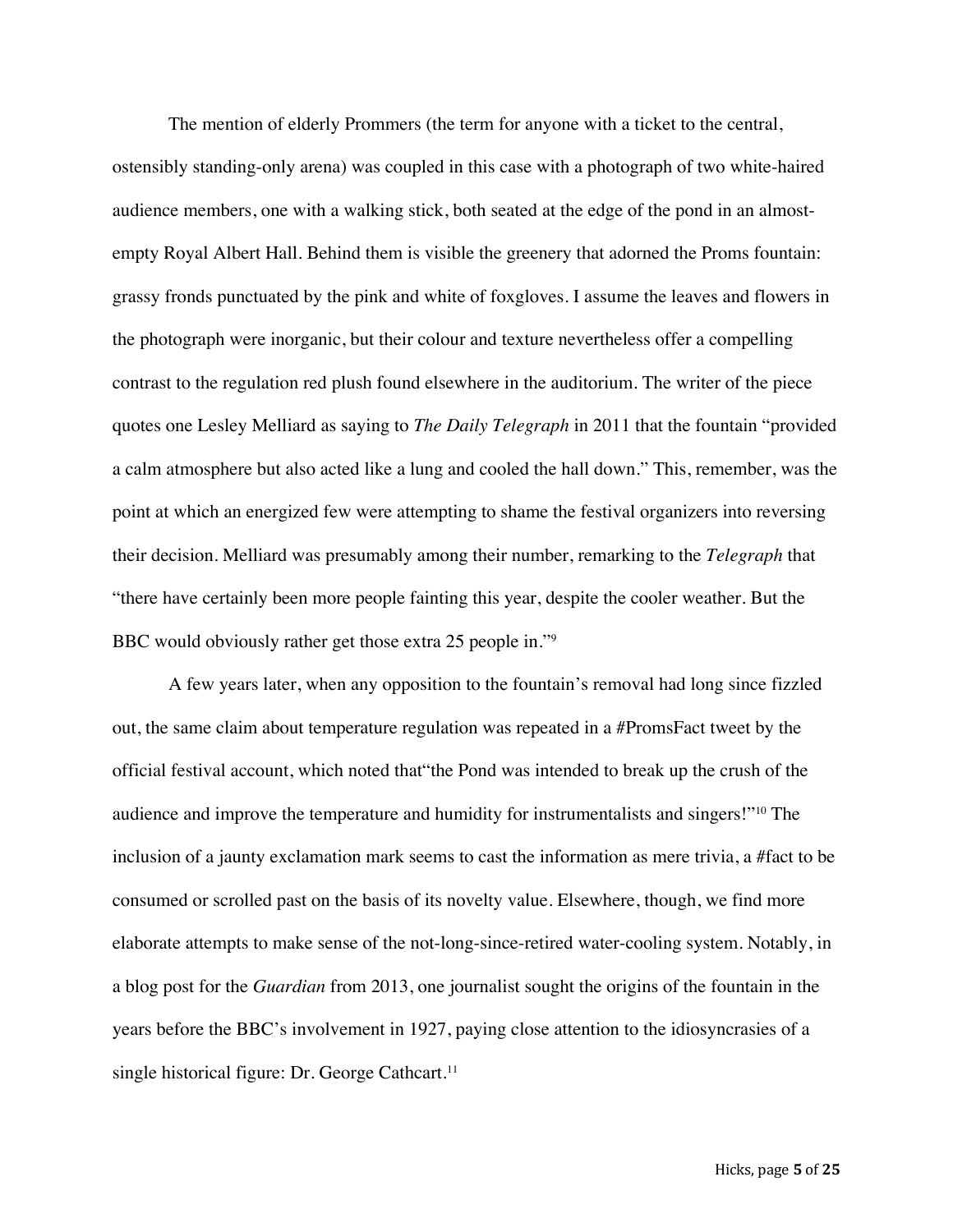As the *Guardian* piece explains, it was Cathcart (a Wagner-loving otolaryngologist) who bankrolled Robert Newman (the rookie manager of Queen's Hall) to launch a series of relatively cheap and informal summer concerts in 1895 under the direction of Henry Wood (accompanist and conductor fresh from Bayreuth).<sup>12</sup> The BBC, for its part, tends to emphasize Wood's signal contribution to the establishment of the still-running series: his name is sprinkled liberally across promotional material, his bust is installed on stage for the duration of the festival, and part of the Last Night ritual (more on which at the end of this essay) involves a select delegation of Prommers adorning his bronze likeness with a laurel wreath.<sup>13</sup> By contrast, the narrative in the *Guardian* foregrounds the work of Cathcart, the wealthy ear, nose, and throat doctor, who is presented as a visionary eccentric combining musical and medical insights.

The post tells the well-documented tale of Cathcart's interventionist approach to patronage, not least his insistence that the people should listen to more Wagner. It also recalls how Cathcart "worried that English voices were becoming damaged by singing at a pitch that had been rising by about a semitone over the past 50 years compared to most of western Europe." Regardless of the validity of this apprehension, the story goes that Cathcart offered his financial backing for the new series of promenade concerts on the strict condition that all performances conform to lowered concert pitch, even if that meant subsidising the purchase of new brass and woodwind instruments.14 Most significantly for the purposes of the present essay, Cathcart's third and final condition was that the hall should be fitted out with a fountain. "Given a high summer start, he knew that Queen's Hall would get pretty hot and stuffy, so, with the stalls seating removed for strolling around (they were billed, after all, as Promenade concerts) he had the bright idea of installing a fountain in the centre surrounded by a bank of flowers." This was clearly an idea the *Guardian* writer could relate to: "The Royal Albert Hall always gets pretty hot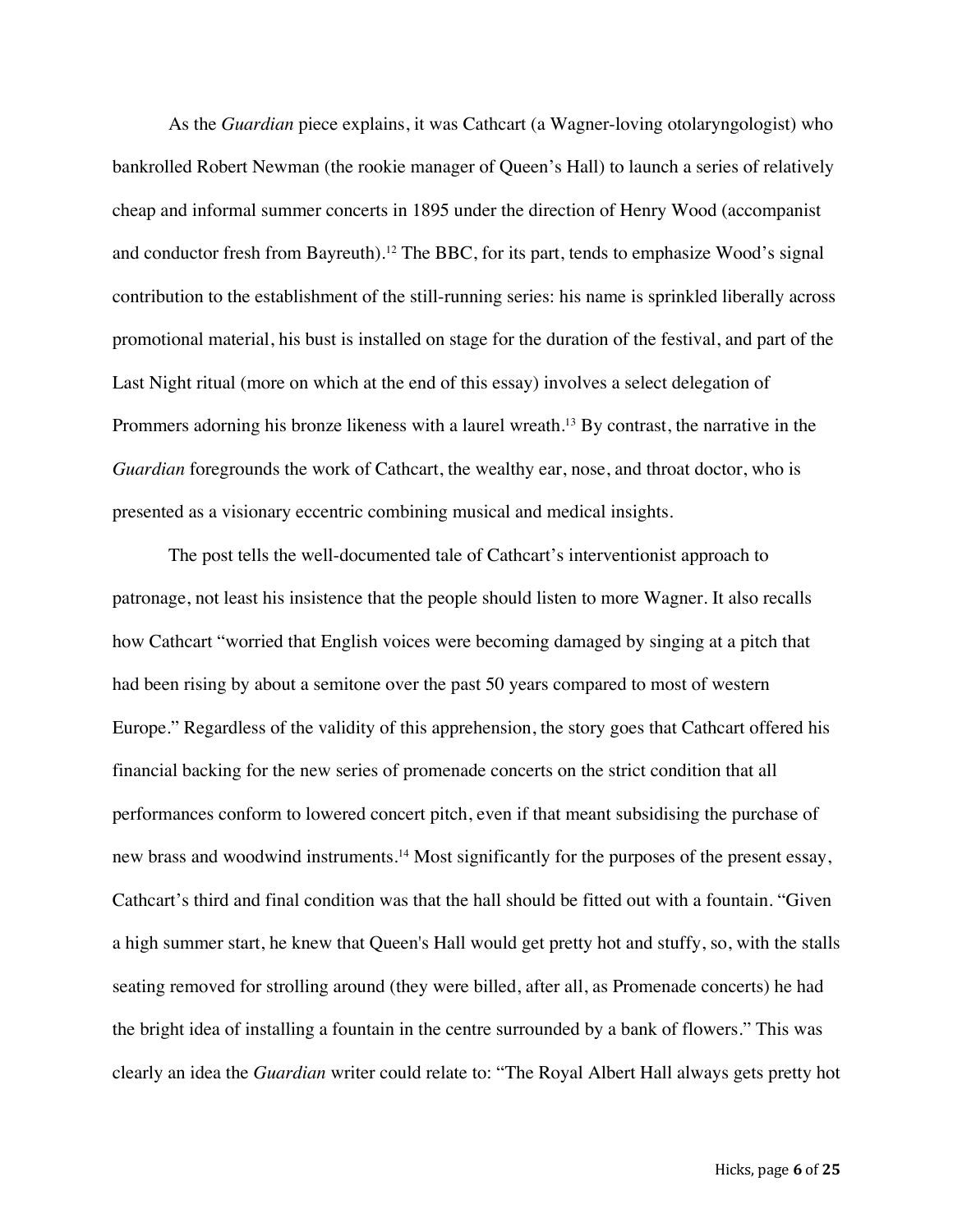in the summer, this sweltering summer [2013] for sure . . . It always seemed that much cooler to enter the hall to the sight and sound of the Proms fountain."

Besides the homage to Cathcart's innovations, this post is remarkable for the fondness of its personal recollections and the attempt to connect past and present. The Proms is nothing if not a performance of tradition and for those who care (not an insignificant constituency) the fountain is already an established feature of the festival's mythology. What I find striking is how aspects of this mythology are so finely attuned to matters of heat and stuffiness. Indeed, the *Guardian*  writer goes on to state how "in a bid to raise the humidity in the hall, even if it didn't lower the temperature, [Cathcart] plonked blocks of ice in the water." The next line pokes fun at such a scheme—"History doesn't reveal whether [the ice blocks] had any effect and eventually they were replaced by goldfish"—but such gentle mockery is surely a sign of affection. Whatever their scepticism with regard to the workings of Victorian air conditioning, there seems no doubt in the journalist's mind that a pool in a concert hall can modulate the mood of those present: "The good doctor knew that the mere sight and sound of a water fountain had a calming (if not an actual cooling) effect and, of course, it was turned off as soon as the music began." <S>Inside the Auditorium

<TX>Judging by press comments from the early years of the Queen's Hall series, the fountain may in fact have stayed on throughout performances: "Nothing but praise can be bestowed on the arrangements," went one report on the opening night of the 1897 season, "except that the fountain in the centre of the promenade suddenly becomes audible when the orchestra sinks to a *piano* or *pianissimo*."15 It is tantalising to imagine the overlapping of aquatic and orchestral sound in this context.<sup>16</sup> For the most part, however, the fountain was not remarked upon as an audible feature of Queen's Hall events, and I have found conspicuously few objections on the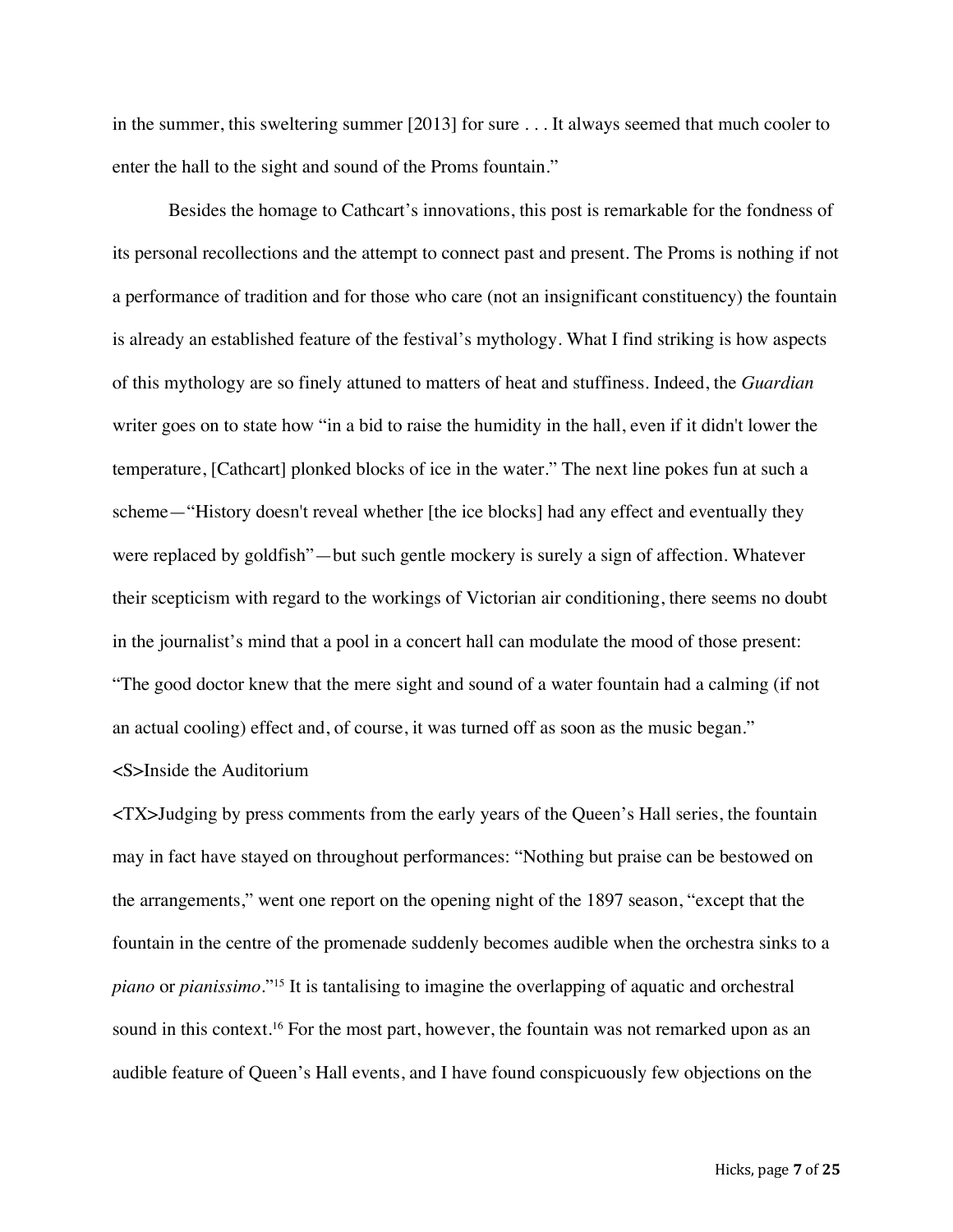grounds of noise or distraction.17 More commonly it was commended as part and parcel of an ambitious new concert architecture: "The palatial establishment in Langham Place is thoroughly well adapted for the purpose to which it is being put at present," observed a writer for the *Musical Times* in 1895, "and the special decorations, consisting of towering palms at the sides and back of the orchestra, and a cool fountain surrounded by huge blocks of ice in the centre of the promenade, together with the general arrangements for the comfort of visitors, testify at once to the astuteness and the good taste of the management."18

If this seems praise enough, there was yet more to come in the *Monthly Musical Record* a short while later. Notwithstanding another minor complaint about the volume of water—"Let this [fountain] fall more softly, we pray"—the end-of-season editorial went so far as to argue that that "the Promenade concerts [at Queen's Hall] point to the Concert of the Future."19 The Wagnerian reference is no accident, of course. As I have already mentioned, Cathcart had a hand in selecting the early programs, which featured numerous "Wagner nights," and Wood was partly recruited on the basis of his Bayreuth credentials. In the opinion of the editorial, only the addition of a conductor such as Hans Richter or Felix Mottl (both Wagner specialists) could further raise the quality of the concerts. Yet quality was not the only yardstick. Indeed, "since high quality by itself has been tried—tried and found wanting, from a commercial point of view—it appears obvious that what we want is cheapness and free-and-easiness, and of these we place the last first in importance."20

Without wishing to pin down too firmly what "free-and-easiness" might mean here, the editorial offers an indicative picture inspired by the existing Queen's Hall series. The reader is presented with audiences walking about and chatting during concerts, taking advantage of the absence of seats in the promenade and the presence of unlocked corridors. The writer also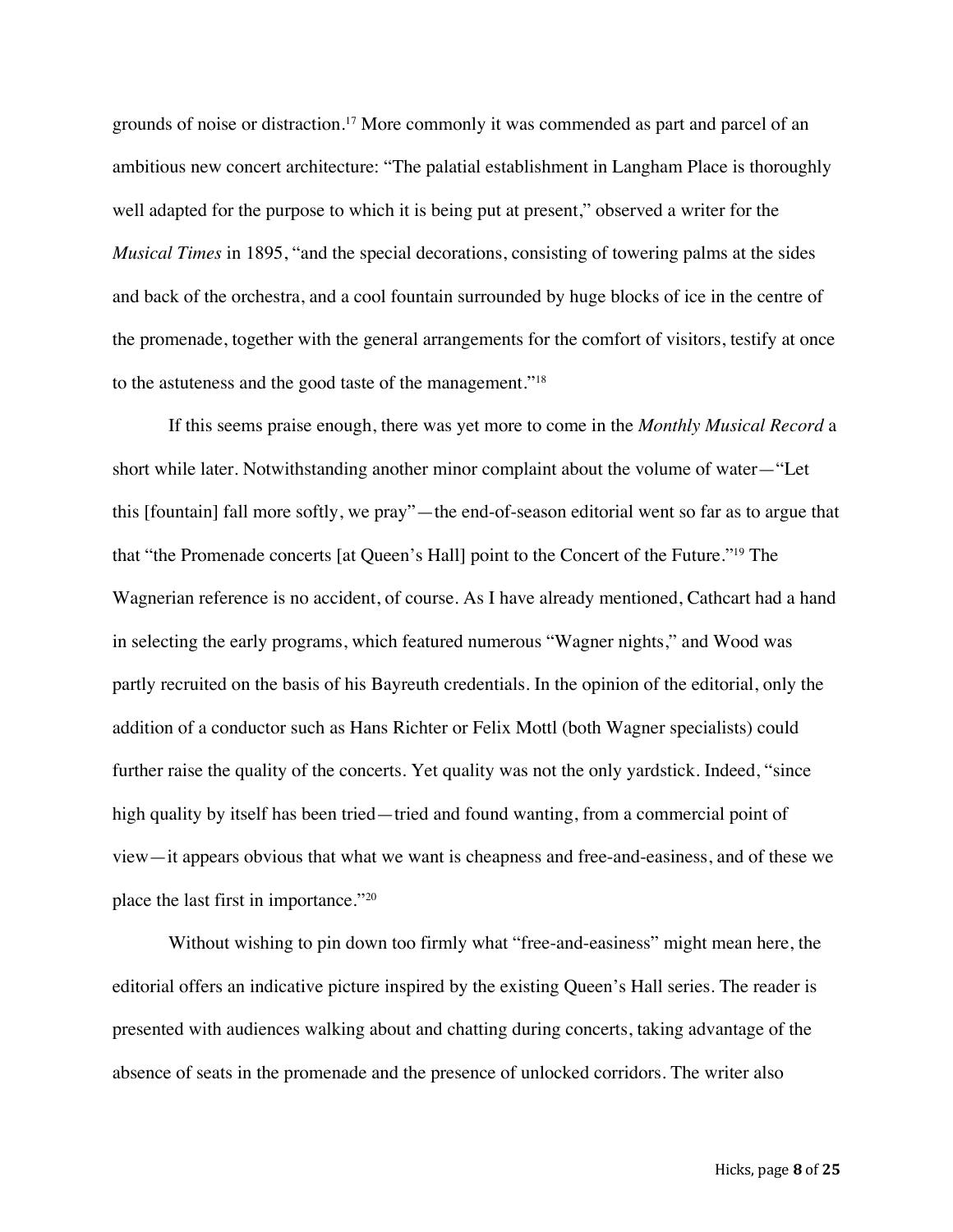ponders the possibility of somewhere to smoke (though this last option is introduced as a bone of contention) and imagines a place—in this ideal concert of the future—for "Mr. Newman's ferns and fountains."21 In a literal sense, the promenade pond was at the center of this blueprint for musical reform. It was a focal point around which the imagined concertgoers of the future might congregate before dispersing, drifting, and rearranging themselves into temporary groupings (near the front, at the back, in the corridors, amid the smoke) as the mood and/or the music should take them. This was a model of a listening public made conspicuously mobile. Instead of a fixed seat with a predictable sightline, the purchase of a ticket would grant an opportunity to mill around in a pleasant environment—to be free and easy in the company of refined music and refreshing water.

This forward-looking editorial from 1895 makes the connection between the early promenade concerts at Queen's Hall and the later institution of the BBC Proms irresistible. The direct link—in the form of the Royal Albert Hall fountain—may have been broken, but the ethos of relatively relaxed and convivial summer concertgoing remains in place. In this light, you might even say the BBC Proms *are* the concerts of the future, an ongoing fulfilment of a latenineteenth-century wish. By the same token, it is no surprise that the *Guardian* writer expressed such an affinity for Cathcart's project because the benefits it brought—the calm around the pool, the plants inside the hall—could still be felt in the early twenty-first century. However, the story of London promenade concerts is not only one of positivity and continuity. Cathcart, Newman, and Wood may have inaugurated (what turned out to be) a long-running and much-loved series, but they did so on the understanding that their chosen format was not universally admired.

The piece from the *Musical Times* quoted above, for instance, begins by noting how "it is customary for superior people to sneer at Promenade Concerts." There is an honourable mention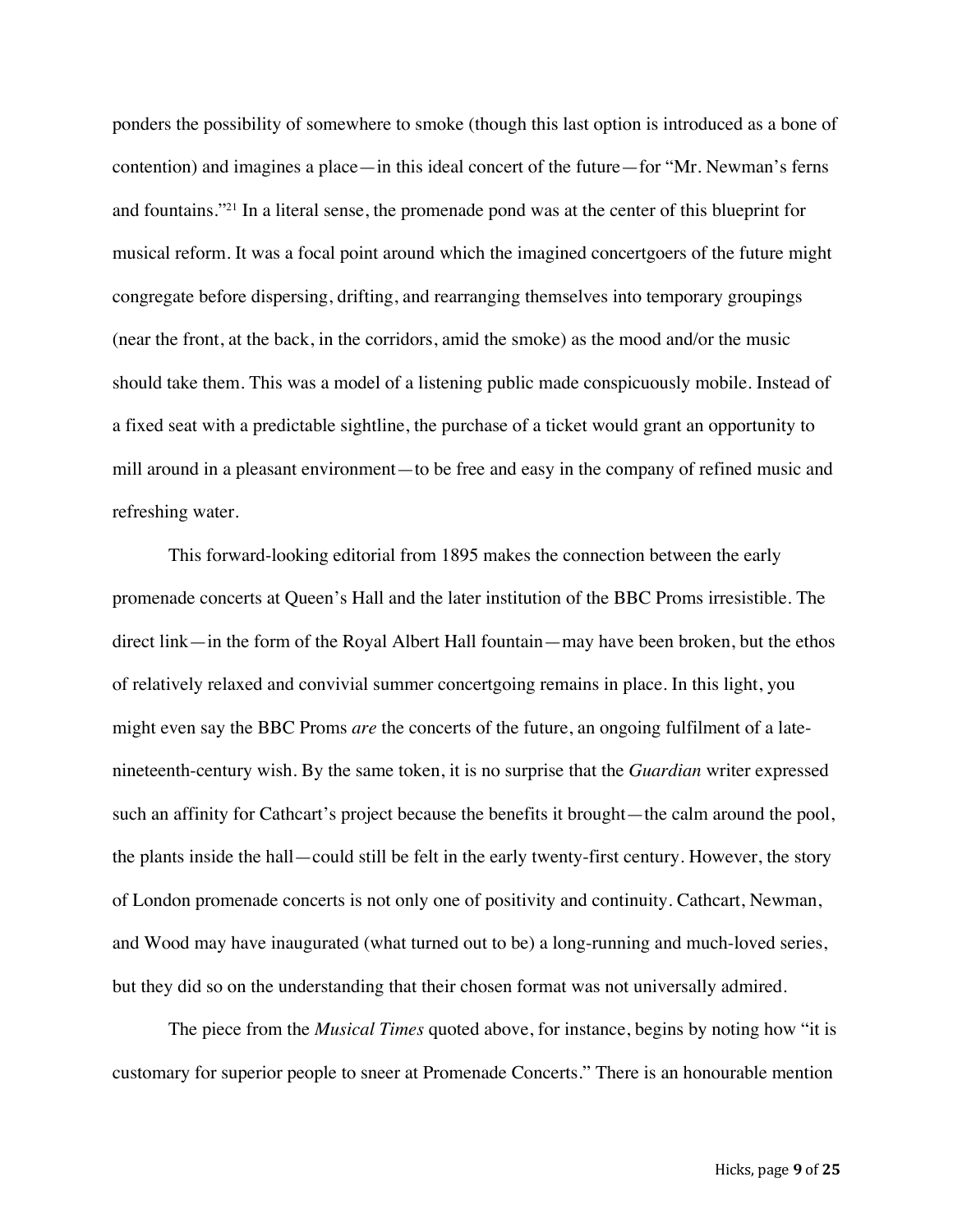for Alfred Mellon's role in conducting "amateurs of scanty means" toward uplifting orchestral repertoire, but this is the implicit exception to the rule: "some caterers of late years," the article continues, "have deemed it well to consult the tastes of the vulgar, and have reaped a deserved reward in failure."22 This writer did not identify any purveyors of sneerable fare, but the editorial in the *Monthly Musical Record* was more forthcoming: "We know, as well as anyone, what the Promenade concerts used to be in the old days at Covent Garden."23 Given the classconsciousness displayed elsewhere in the same text, the knowingness of this remark begs to be read in terms of social and cultural snobbery, that is, the Covent Garden promenade concerts attracted the wrong sort of public with the wrong sort of program. Rather than colluding in this nudge-nudge condescension, however, I prefer to ask what *fin-de-siècle* writers might have known about earlier promenade concerts, even if they deemed that knowledge too obvious or insignificant to commit to print. This is useful for two reasons: first, it means crossing the threshold of 1895 in order to explore the period of concert history *not* claimed as a precursor by the BBC Proms; second, it provides further opportunities to examine the architecture and atmosphere of promenade performance.

In the case of Covent Garden, I suspect the 1890s reference to the "old days" points to the period in the 1870s when members of the Gatti family, from the Italian-speaking canton of Ticino in Switzerland, ran both a series of late summer promenade concerts (1873−1880) and winter pantomimes (1878–1880).<sup>24</sup> It is possible to parse such entertainment in terms of the lowest common denominator populism invoked and abhorred by the writers quoted above. For instance, a report in the *Illustrated Sporting and Dramatic News*, a far cry from the *Musical Times*, notes a full house on the first night of the 1877 promenade season and draws attention to the audience's "continued applause" and "efforts to encore every piece on the programme."25 I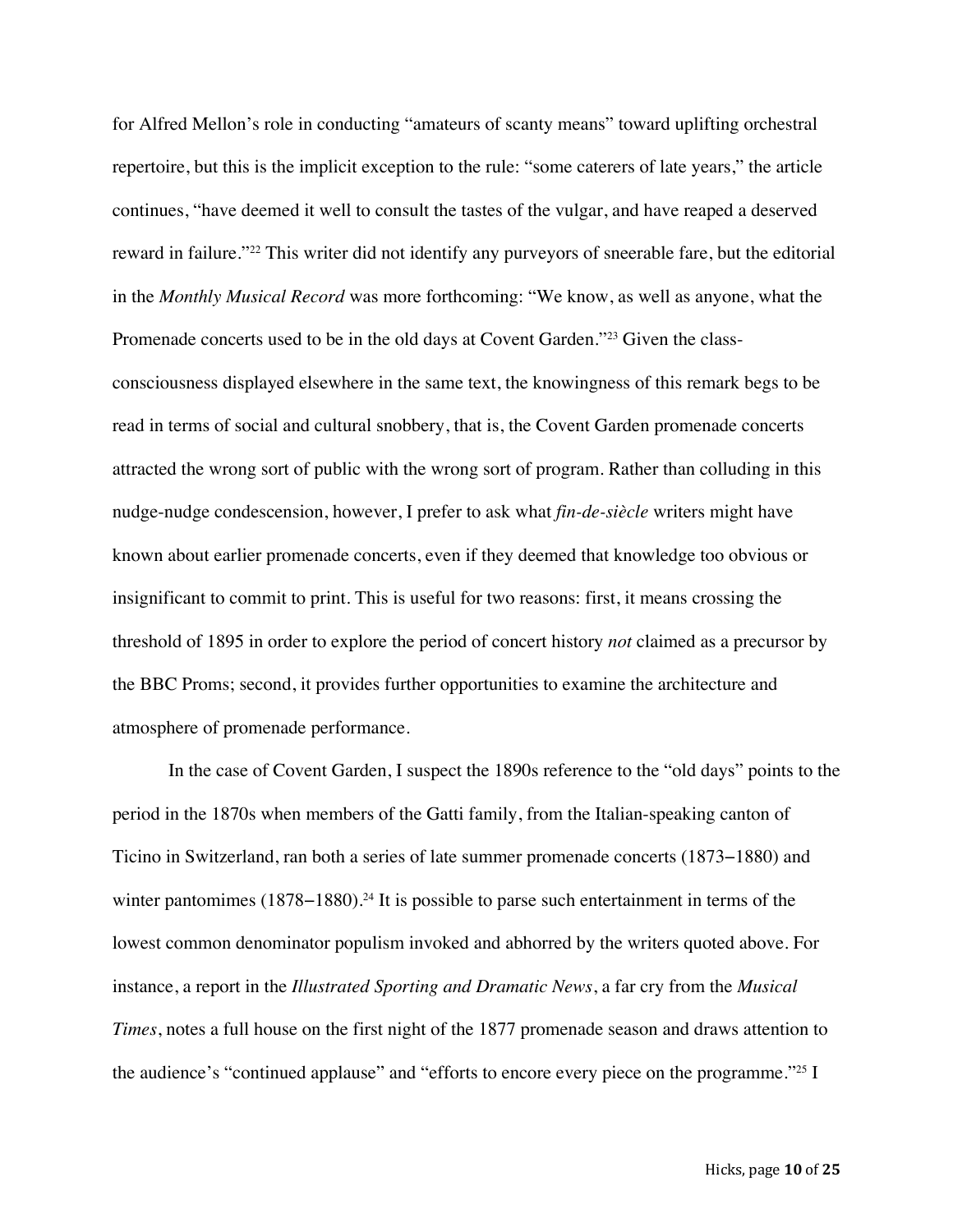could imagine such excessive enthusiasm drawing the scorn of certain contemporaries, but I also think there is a risk in routing all analysis along the fault lines of taste and class.26 Recall the editorial discussed above: quality and cost were given as two of the key criteria for judging concerts, but "first in importance" was a sense of informality or free-and-easiness. While the promenade format was, to a great extent, defined by the music on the bill and the price of entry, it was also, perhaps to an even greater extent, conditioned by the circumstances of attendance and audition.

It is with this in mind that I turn to the next passage in the same report, which details (as reports of new seasons often do) the theater's latest renovations: "The orchestra is surmounted by a tasteful canopy, the floor is covered with a new Brussels carpet, costing £400 ; and in addition to the blocks of ice amongst the ferns and flowers at the back of the orchestra, an agreeable effect is introduced by placing four enormous blocks of ice in front of the dress circle. These are illuminated by coloured lamps, and impart refreshing coolness to the atmosphere."<sup>27</sup> If fountains are not mentioned directly here, it is probably because they were already taken for granted in the context of promenade concerts, certainly the Covent Garden variety. "The theatre itself is beautifully decorated," ran a similar puff piece from the 1874 season. "Ferns, fountains, mirrors, gaseliers, blocks of coloured ice, pink curtains hung with roses, handsome carpets, fairy-like grottoes, with well-executed figure paintings form a scene which for exquisite beauty and variety it would be difficult to rival."28

It is hard to know where to begin with such lush descriptions. One of the most remarkable features, to my mind, is the illumination of the ice, which was presumably sourced from one of Carlo Gatti's wells near King's Cross. It was Carlo, the first of the family to settle in London, who made the Gatti name synonymous with frozen goods—first by manufacturing ice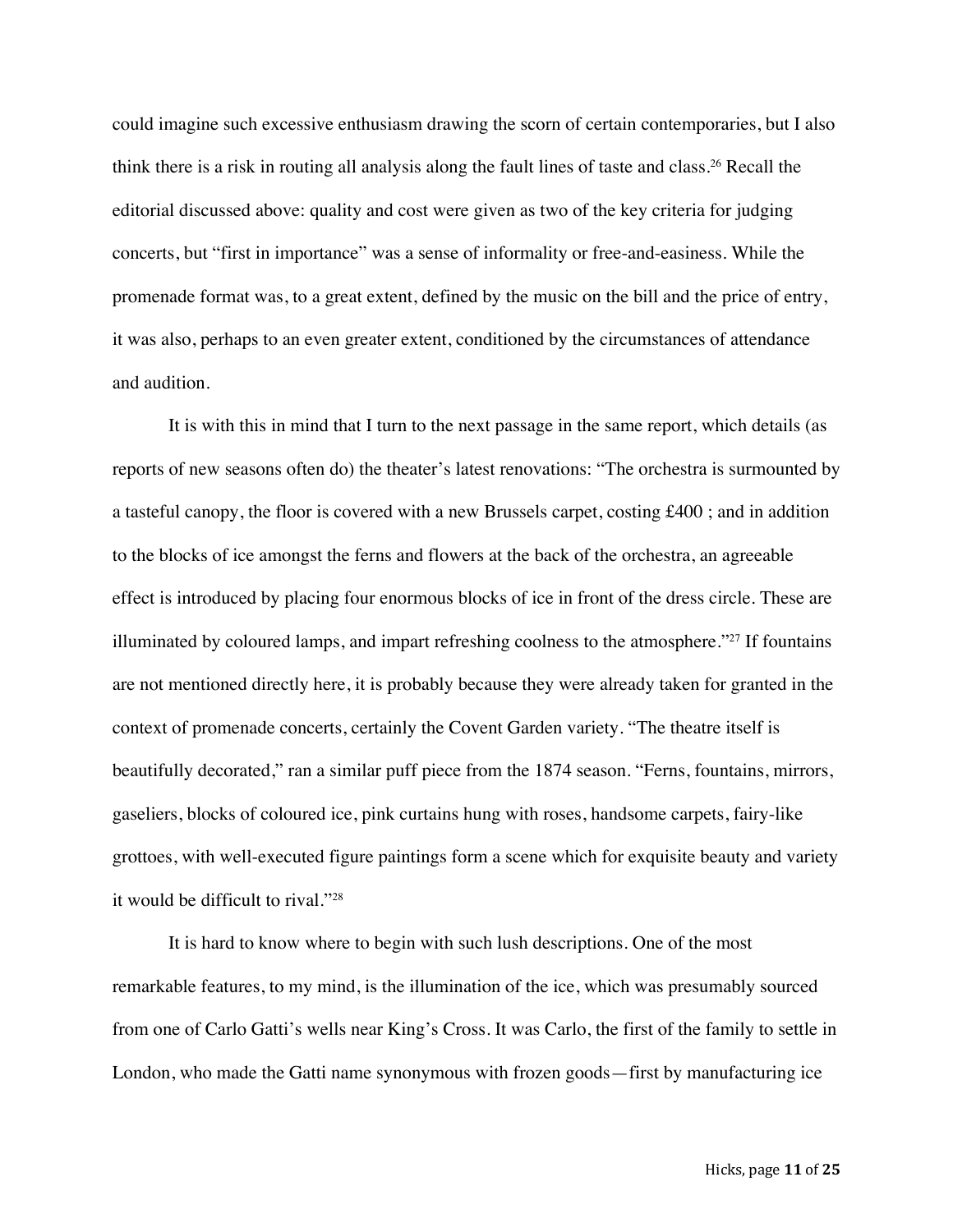creams in the 1850s (known as "penny licks" ) then by importing, storing, and trading vast quantities of ice from Norway.29 This was a business built on the dual sense of refreshment, both culinary and atmospheric, and its success indicates the lengths to which Victorians would go for an ephemeral cooling sensation. By the time Gatti's frozen blocks were lit by gas for the comfort and dazzlement of concertgoers they had, in all likelihood, travelled across the North Sea from Norway, up the Thames to Limehouse, half way round the Regent's Canal, and a couple of miles by cart to Covent Garden.

Given the twenty-first-century references to environmental friendliness with which this essay began, it is tempting to ask after the carbon footprint of shifting so much solid water, especially as it must have turned to liquid fairly quickly under the glare of gaseliers. But this was surely not a matter of concern for either Gatti or his contemporaries (and, in any case, the blocks may have travelled much of the way as ballast). Even if it were possible to count the cost in the preferred currency of today's climate science, that need not take away from the sheer effort and ingenuity that went into controlling the indoor environment of the promenade concerts. This was partly to do with ice, but also fountains, ferns, flowers, canopies, carpets, and all the rest. For Victorian Londoners, a cool theater in summer was a marvel to behold, and the Covent Garden of the Gatti regime was marvellous indeed. Here was a fantasy land in which quadrilles, waltzes, and opera arrangements floated on the freshened air inside the leafy hall. Doubtless the end results appeared gaudy to some, and a potential distraction from the orchestral program.<sup>30</sup> But, as I have already observed, I am anxious not to collapse the space of performance into a mere symbol of social or musical status.

Much existing scholarship has identified the promenade format as a site of emergence for new kinds of publics with broad-based taste. Derek Scott put promenade concerts first among the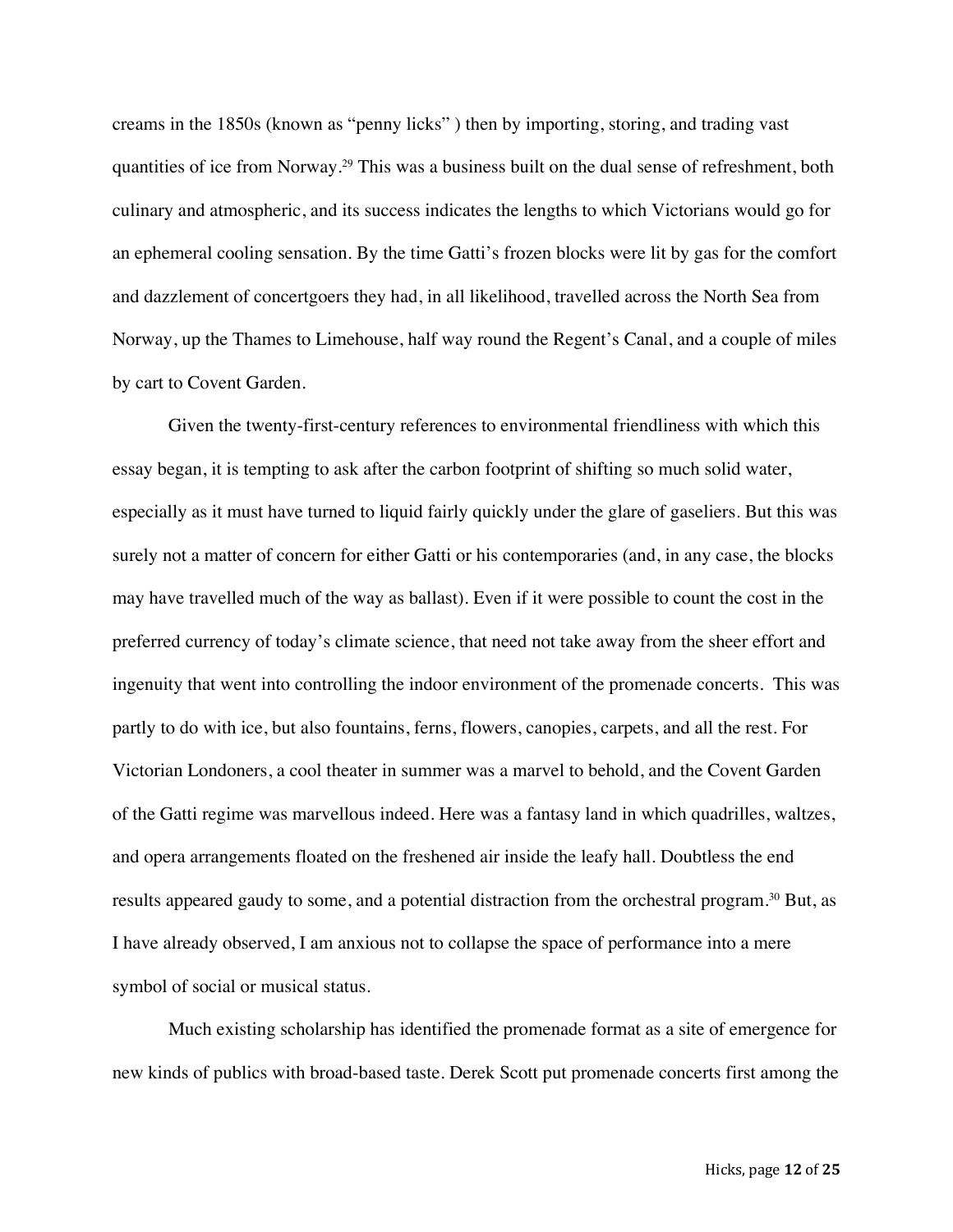"new markets for cultural goods" that helped to shape nothing less than a "nineteenth-century popular music revolution."31 Observing the same phenomenon from the other side of a not-yetgreat divide, Christina Bashford has shown how large-scale promenade concerts could be understood as both related and opposed to the contemporary "pursuit of high culture" in chamber music settings.32 Scott and Bashford were both building on the work of William Weber, whose landmark study of the "social structure of concert life," anchored in the middle decades of the nineteenth century, introduced the promenade format as "by far the largest in scale and the most successful of all low-status concerts."33 My aim in this essay is to not to disavow such analyses, which ultimately locate promenade concerts somewhere on an elite-to-popular axis, but to supplement them by paying closer attention to the built environments in which such concerts took place. That means looking both inside and outside performance venues.

## <S>Promenades in the City

<TX>Hengler's Cirque on Argyle Street, which advertised promenade concerts into the 1880s, is a prime example of an institution all too easily determined by markers of taste and class. Located on the site of the present London Palladium, Hengler's was a short stroll down Regent Street from Queen's Hall on Langham Place. This permanent circus-and-variety venue was rebuilt in brick in 1884 after the condemnation of an earlier all-wooden structure and it continued trading on the name of an acrobatic dynasty long since past its heyday. The Cirque's original proprietor, Charles Hengler, was a non-performing son of a ropedancer and grandson of a horse-riding pyrotechnist.34 Charles's death in 1887 precipitated a period of rapid turnover at the Argyll Street premises during which promenade concerts ceded space to aquatic spectacles. The floodable ring presumably came in handy when a change of ownership in 1895 occasioned the conversion of the circus into an ice rink known as the National Skating Palace. If Hengler's lacked the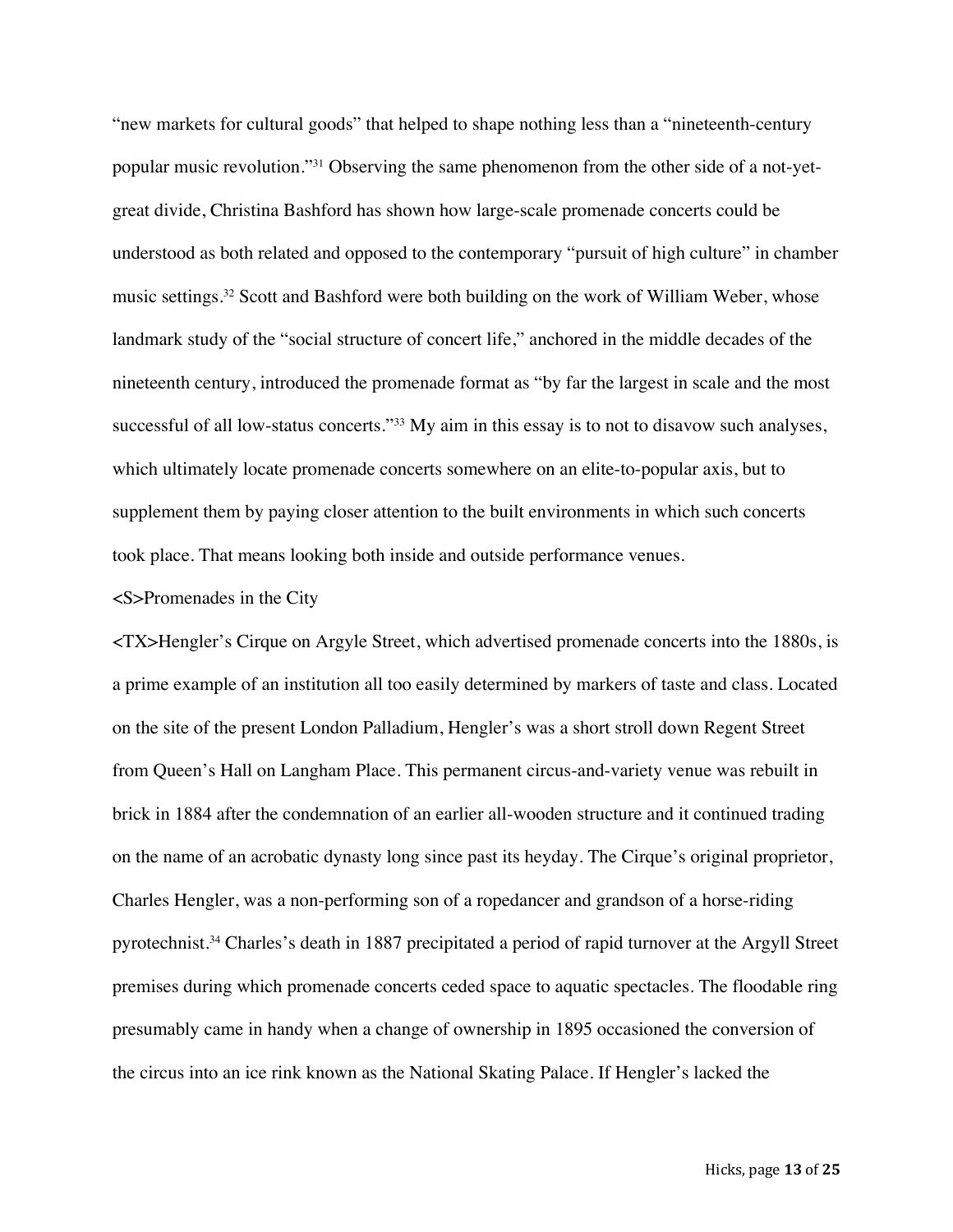pretensions to artistic seriousness that characterized the initiative of Cathcart, Newman, and Wood, it did not want for either free-and-easiness or water. Once again, there is no escaping the familiar hierarchies of value (both social and cultural) that distinguish different sorts of entertainment and different sorts of concert. But the other running theme in these examples is no less important and can, I suggest, complement existing strategies for understanding nineteenthcentury urban concertgoing.

For much, if not all, of its existence, Hengler's had a fountain. This much is clear from a promotional image for promenade concerts dated ca. 1880 (see plate 1), which features a fountain in two of the inset scenes (bottom left and middle right) surrounding the main event. The height of the jets is matched by that of the palms, but both are dwarfed by the exaggerated scale of the central arena. While boasting, rather improbably, about the airiness and ease of circulation within the wooden structure (this image predates the 1884 rebuilding in brick), the execution of the lithograph draws attention to the decorative greenery. The composite design, showcasing a variety of spaces and attractions within a single venue, was quite common at the time. Likewise, there is nothing out of the ordinary in using ferns and ivies to break up or soften an illustration of this kind. Yet the way in which the seated audience at the bottom of the image continues the line of the trailing leaves, with the chair legs obscured by a sketchy form of land or foliage is not, I think, so conventional. This lithograph is, on one level, a visual document of a venue's ambitions to *haute bourgeois* respectability, complete with all the predictable trappings of dress and decorum (top hats, frock coats, fancy dresses, and room to breathe). On another level, however, it hints at the outgrowth of promenade concert culture from outdoor or almostoutdoor settings.

\*\*insert plate 1 around here\*\*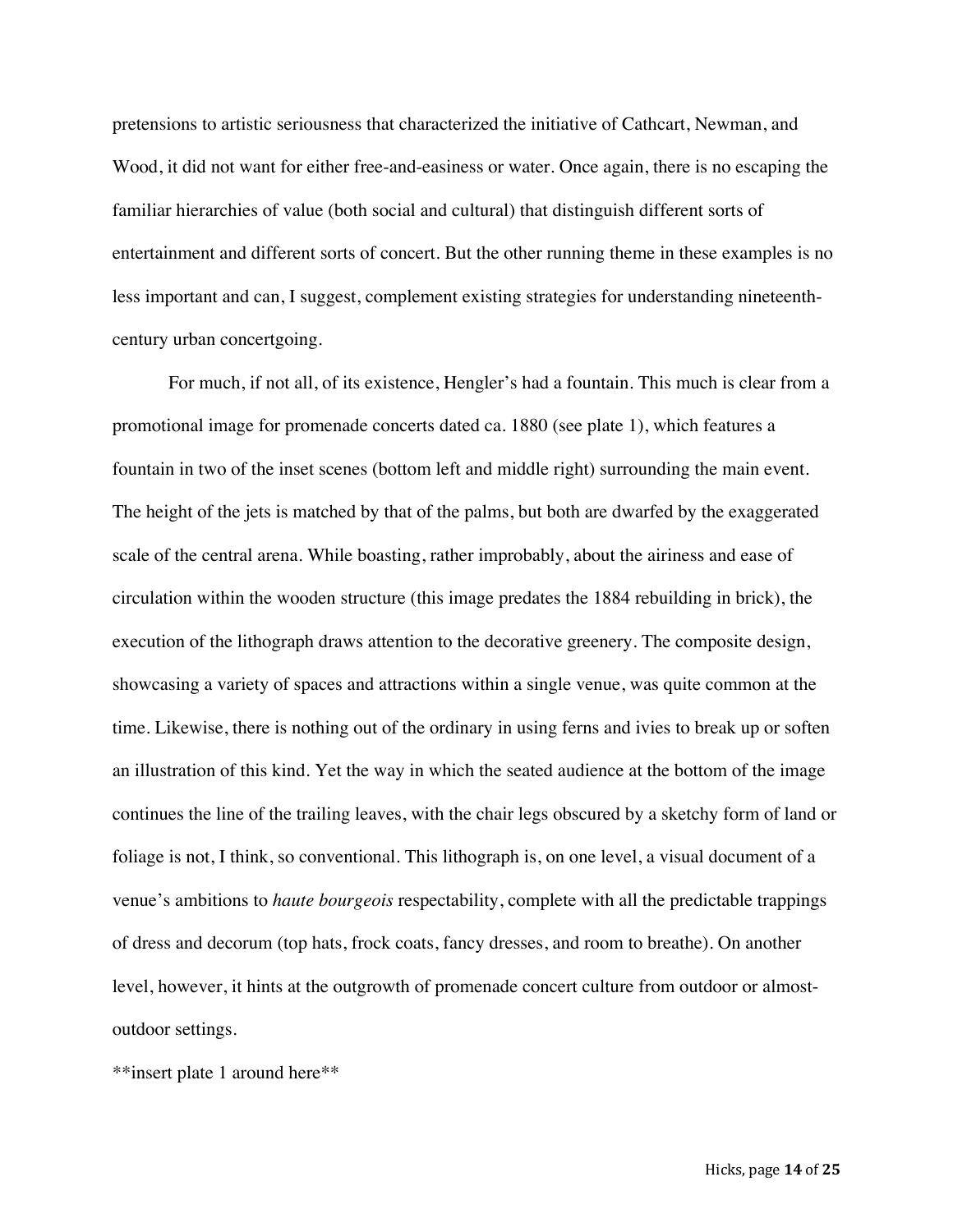Long before the Gatti tenure at Covent Garden, never mind Cathcart and others at Queen's Hall, the promenade format was imported to London from Paris in the 1830s, with some of the first concerts taking place in mid-December 1838 at the Lyceum Theatre on the Strand (also known as the English Opera House). The seats in the "pit" (that is, the stalls) were covered over to allow audiences to move around and, judging by contemporary publicity material, the orchestra was seated on the stage with the conductor facing the auditorium.<sup>35</sup> The key reference point for London audiences, underscored by the Lyceum's advertisements for "Concerts à la Musard," was the French celebrity composer and conductor Philippe Musard.<sup>36</sup> As well as leading the band for the *bals de l'Opéra* in Paris, Musard had made a name for himself arranging summer concerts in the *Champs Elysées*. These events were sometimes billed as *concerts à l'anglais* because of the English predilection for outdoor entertainment and the international fame of pleasure gardens such as Vauxhall and Ranelagh.<sup>37</sup> Among Musard's chief innovations was the attempt to replicate the *Champs Elysées* format indoors during winter, in the Salle Valentino on *Rue Saint-Honoré*, with greenery recalling the lush summer months and, of course, a fountain.38

As Stephanie Schroedter has recently shown, Musard was a leading figure in a generation of musicians concerned with the popularization of hitherto elite genres.39 He was also a pioneer in the interiorization of hitherto outdoor events. Promenading in the presence of music was, by the turn of the 1840s, nothing new for London (or Paris); the novelty was to do so indoors, in a built-up area. And where Musard led, many followed. The box office success of the Lyceum series soon inspired similar ventures at competing venues, including the two patent houses— Covent Garden and Drury Lane—that were ostensibly dedicated to spoken drama. This concert takeover of London's stages was initially a winter phenomenon, in keeping with the spirit of the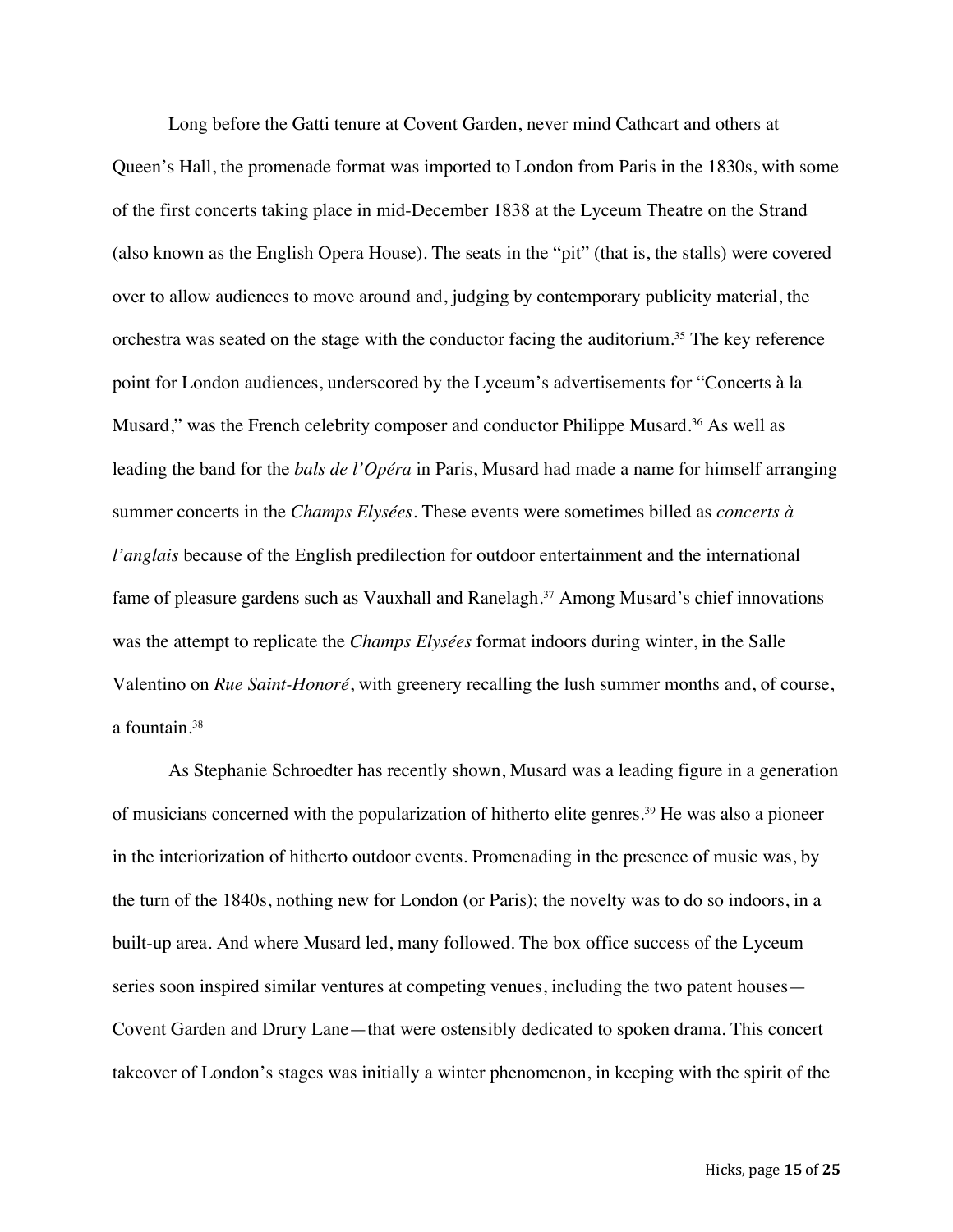*concerts d'hiver* that Musard had directed in Paris in the 1830s. By June 1840, however, Musard's chief rival, the charismatic conductor Louis-Antoine Jullien, was promoting summer concerts at Drury Lane. "No expense has been spared to render the house an agreeable promenade in hot weather," went one report in the *Musical World*. "Several fountains are to throw their sparkling waters among the gaslights, and growing shrubs and flowers are to be introduced."40 In a matter of only eighteen months, a format designed as a seasonal adaptation a way of enjoying summer's free-and-easiness despite the freezing winter—had been reimagined in the interests of year-round profit. It was at this point that the air-freshening fountains and soothing plants entered the building and, at least in London, that is where they remained for the next 170 years.

This process of quitting the outdoors and adapting the indoors to suit was by no means unique to promenade concerts. There is a parallel in the history of the Victorian circus as promoters increasingly moved from pitching tents in parks to building venues in city centers.<sup>41</sup> This was also, of course, the age that cemented the shopping arcade and covered market as prominent features of city life in industrialized societies. More prominent still were the giant glasshouses built not only to encase exotic flora but also to showcase art and industry. Unsurprisingly, there was some overlap between these phenomena. I have already cited Hengler's Cirque, which played host to promenade concerts into the 1880s. I have also mentioned, in passing, Alfred Mellon, but have yet to point out that the concerts he conducted at Covent Garden in the 1860s took place in the Floral Hall (the forerunner of today's Paul Hamlyn Hall).<sup>42</sup> This conservatory-like structure, built in 1858 for the sale of fruit and vegetables, was quickly adapted to the fashion for promenade performance. One of the reasons it made sense for Mellon to use Floral Hall was the ample London precedent for concerts in settings that blurred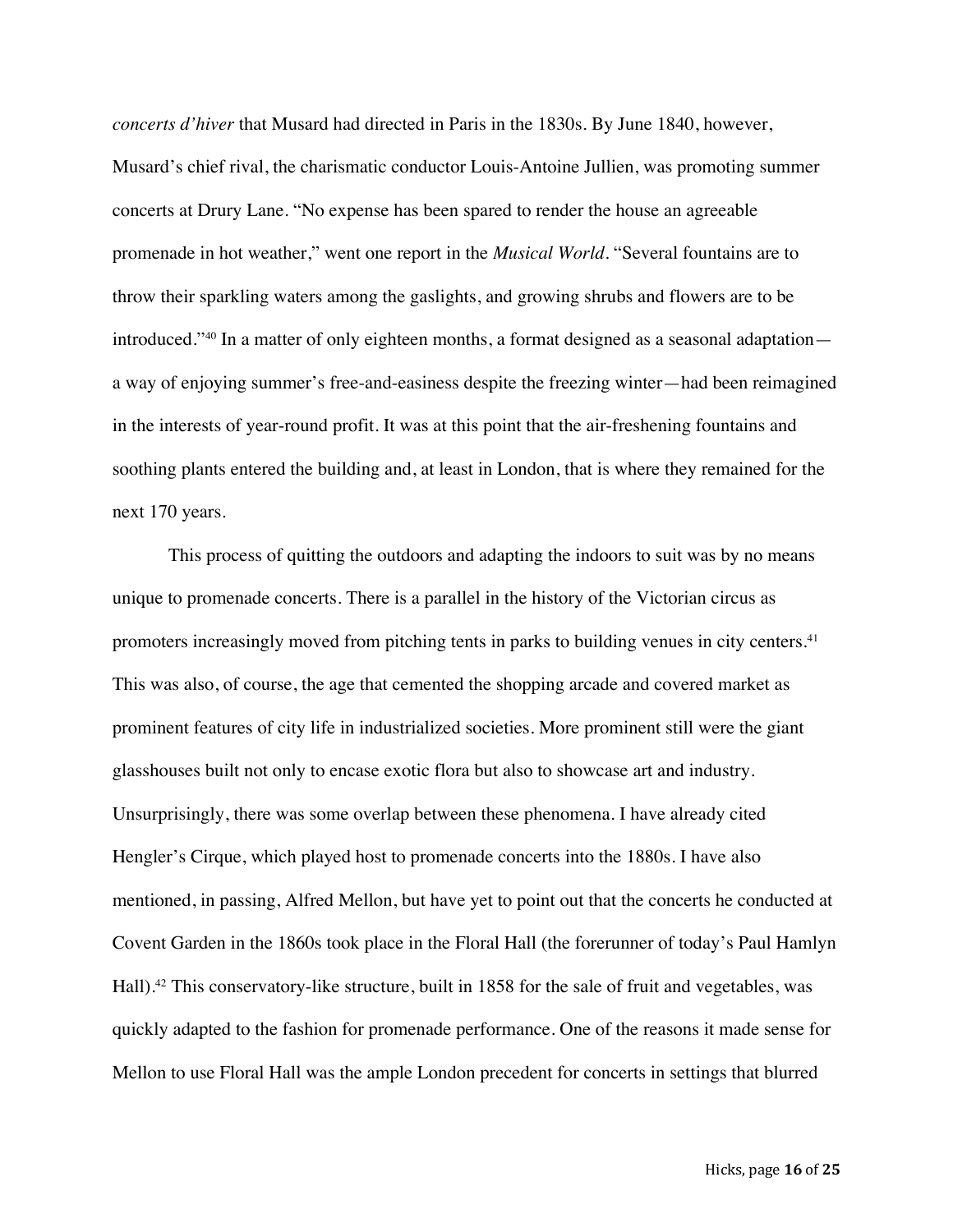the boundaries between indoors and out. Jullien had put on promenade concerts at the Surrey Zoological Gardens in the late 1840s, for example, and was leading his band there during the Great Exhibition of 1851.<sup>43</sup> When the Crystal Palace—the most famous glasshouse of them all was moved to Sydenham (opening in summer of 1854) it, too, became a concert venue, notably under the direction of August Manns.<sup>44</sup> The list goes on.

The front page of one summer 1877 issue of the *Musical World* featured advertising, on the left-hand side, for the Gatti promenade concerts at Covent Garden and, on the right-hand side, for Luise Liebhart's Grand Concerts at the Agricultural Hall, Islington. The first line of information about the latter events promised no less than "Ten Thousand Pounds' worth of Foliage Plants, Trees, Fountains, Fruits, and Flowers, from the most eminent Florists and Growers."45 These verdant entertainments were promenade concerts in all but name, offering "Unreserved Seats and Promenade" for the usual flat rate of one shilling. The same venue would continue to host promenade concerts for years to come, often as part of a mixed bill. In the summer of 1889 they could be found alongside "Garden *fêtes*, Flower shows, Variety entertainment . . . Military bands [and] Cooke's arcadian al fresco circus," with the whole attraction entitled *Arcadia, a Veritable Fairyland*. <sup>46</sup> Another notice from the same summer details "Fountains, Flowers, Palm Groves, Alcoves, [and] Ferneries," as well as "Thousands of Coloured Lights and Lanterns." There was even a "GRAND CASCADE 75 feet wide, falling 50 feet," which represents an apex of sorts for the subject of this essay.<sup>47</sup>

<S>Conclusions

<TX>By now it should be clear that the series of promenade concerts instigated at Queen's Hall in 1895 was by no means the first to install a fountain. The tradition that ended in 2010 went back much further than the small number of dutiful press reports at the time implied. In fact, I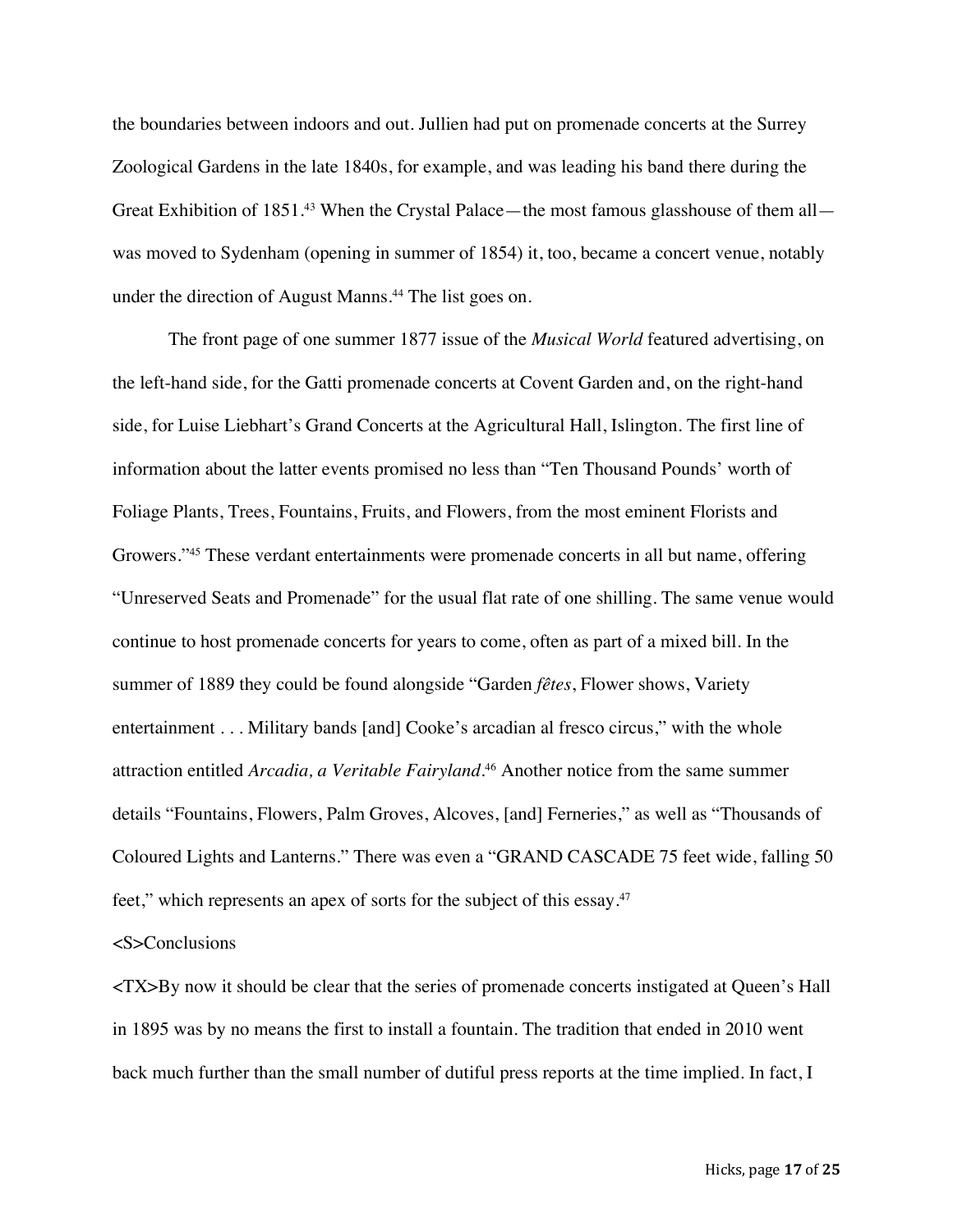would suggest that Cathcart's innovation was not to include the fountain, but to exclude the more outlandish Arcadian accoutrements described above. The origins of the BBC Proms thus lie in a partial refusal of the environmental imagination—decorations and all—that I have been tracking in this essay. Nevertheless, one of the most consistent features of the promenade tradition, from the 1830s to the present day, has been an attempt to bring elements of outdoor experience within the interior concert space. This process of interiorization has not been simple. It represents a challenge for historians of urban culture, not least because the elements involved—leaves, breezes, hanging around—defy obvious categorization in terms of taste and class. While existing narratives about promenade concerts and the popularization of classical music remain compelling, they have relatively little to say about architecture and environment. In this essay, I have tried to begin to remedy that, to pause by the pool for long enough to take the temperature of this concert hall curiosity, to ask how it got there, and why it lasted so long.

In concluding, I also want to ask to what extent the historical connections between promenade concerts and the built environment remain relevant. In recent times, at least in the United Kingdom, discussions of this distinctive performance format have been bound up in sometimes vicious debates about national identity and so-called culture wars. More specifically, the much-hyped Last Night of the Proms has served as a lightning rod for political comment about flags, jingoism, and the words to "Rule, Britannia!"48 This is an important debate to have, but it is one that risks reducing promenade concerts to a mere play of symbols, without depth, without sound, without geography. There is more to the BBC Proms than the Last Night and there is more to the Last Night than the Royal Albert Hall. Early in this essay, I referred to the concerts under the banner of Proms in the Park held not only in Hyde Park, but also in cities across the four nations of the United Kingdom. Most of these concerts (in London and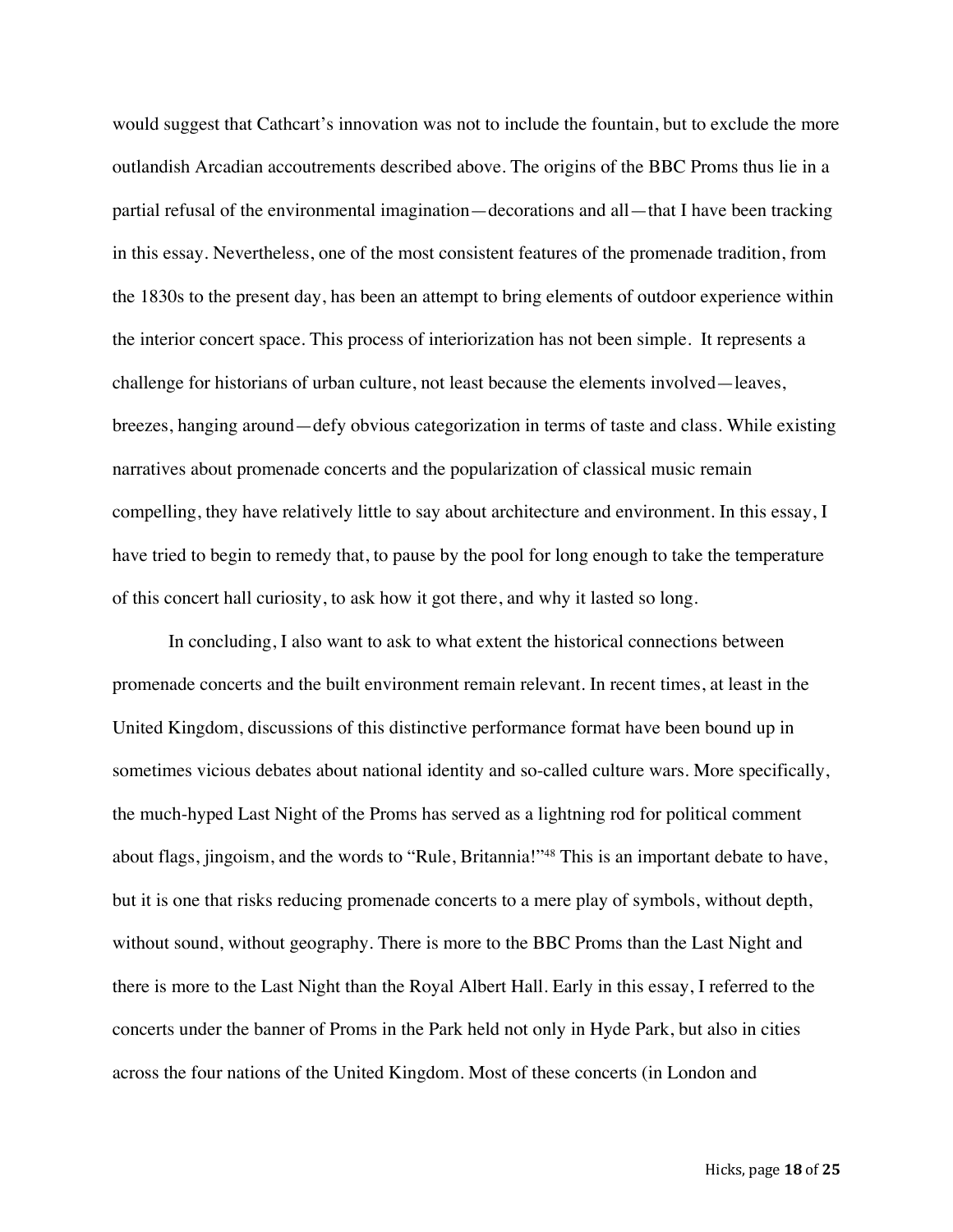elsewhere) are recorded for broadcast on BBC radio and/or television. When the Last Night comes around it brings together the largest "single" audience, with satellite link-ups and big screen simulcasts used to foster a sense of connection among the 6,000-odd souls inside the Royal Albert Hall, the many more thousands sitting or standing in urban parks, and millions of listeners and viewers tuning in from home. Somewhere in that mix is a vestige of the older, pre-1895 tradition of promenade concerts, in which musical free-and-easiness mediated the city and the country, the indoors and the outside. Perhaps the fountain is not finished, after all—it has just left the building.

## *Abstract*

Discussions of promenade concerts, at least in the United Kingdom, tend to run along one of two lines: either the format is emblematic of attempts to popularize classical music or (in the famous case of the Last Night of the BBC Proms) it is symptomatic of a contested cultural nationalism. An alternative line of inquiry is to consider promenade concerts as part of the built environment. Until 2010 the fountain at the Royal Albert Hall wasa mainstay of musical promenading; it had been so for over a century and a half. Such fountains, often accompanied by potted plants and Arcadian décor, were said to cool the concert hall and freshen the air, especially when their sprinkles were supplemented with blocks of imported ice. They occupied a prominent place in a concert architecture that encouraged mobility and informality, drawing on a long tradition of outdoor promenading that had gradually moved indoors. The history of concert hall suggests that the promenade phenomenon not only constituted a site of social and political negotiation (as it has typically been described), but also a staging post in the enclosure of hitherto open spaces and an example of the Victorian desire to control the climate of public assembly. Keywords: promenade concerts, Victorian London, built environment, popularization, middle class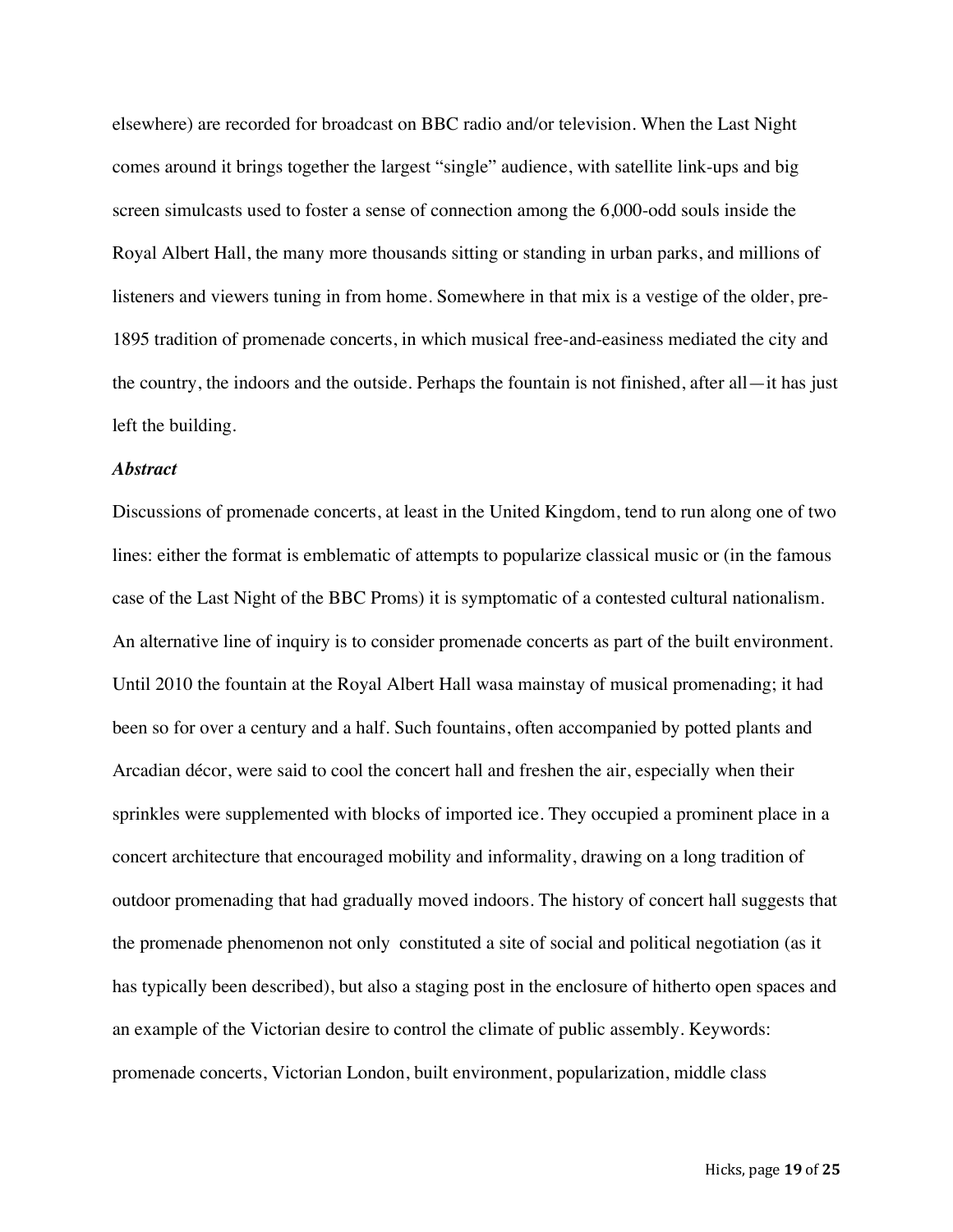Plate 1: Promotional lithograph for promenade concerts at Hengler's Cirque on Argyle Street, London. Printed by M.M. Hanly, 18a Fetter Lane, E. C., c. 1880. Evanion Collection 2584. By permission of the British Library.

<sup>1</sup> Gareth Thomas [for *BBC Music Magazine*], "Removal of Proms Fountain Causes Outcry," *Classical Music*, 7 September 2011, https://www.classical-music.com/news/removal-proms-fountain-causesoutcry/.

<sup>2</sup> Roger Wright, "Roger Wright Introduces This Year's Proms," *BBC Radio 3 Blog*, 14 July 2011,

https://www.bbc.co.uk/blogs/radio3/2011/07/roger-wright-introduces-this-y.shtml.

<sup>3</sup> "Unveiling the 2019 BBC Proms," *BBC Media Centre*, 17 April 2019,

bbc.co.uk/mediacentre/mediapacks/proms2019/earth.

<sup>4</sup> Robert McFarlane and Jackie Morris, *The Lost Words: A Spell Book* (London: Hamish Hamilton, 2017). This illustrated book inspired a series of spin-off musical projects, including the Proms performance, under the banner of *Spell Songs*. For details, see: thelostwords.org/spell-songs/.

<sup>5</sup> The accommodation of such varied repertoire within a single environmental frame tells us more about current programming strategies than any hitherto unacknowledged historical or aesthetic affinities. The Alps are not the Earth any more than the book of Genesis is a ramble in the countryside. To flatten such distinctions or imply a false consensus of creative purpose would run counter to the ambitions of this essay.

<sup>6</sup> "Sustainability Information," *Proms in the Park 2019, London*, no date,

bbc.co.uk/programmes/articles/1W11YxrwKlP5Xpx4KWbsswP/sustainability-information. The Creative Green Certification (three out of five stars in 2017 climbing to four out of five in 2018) comes from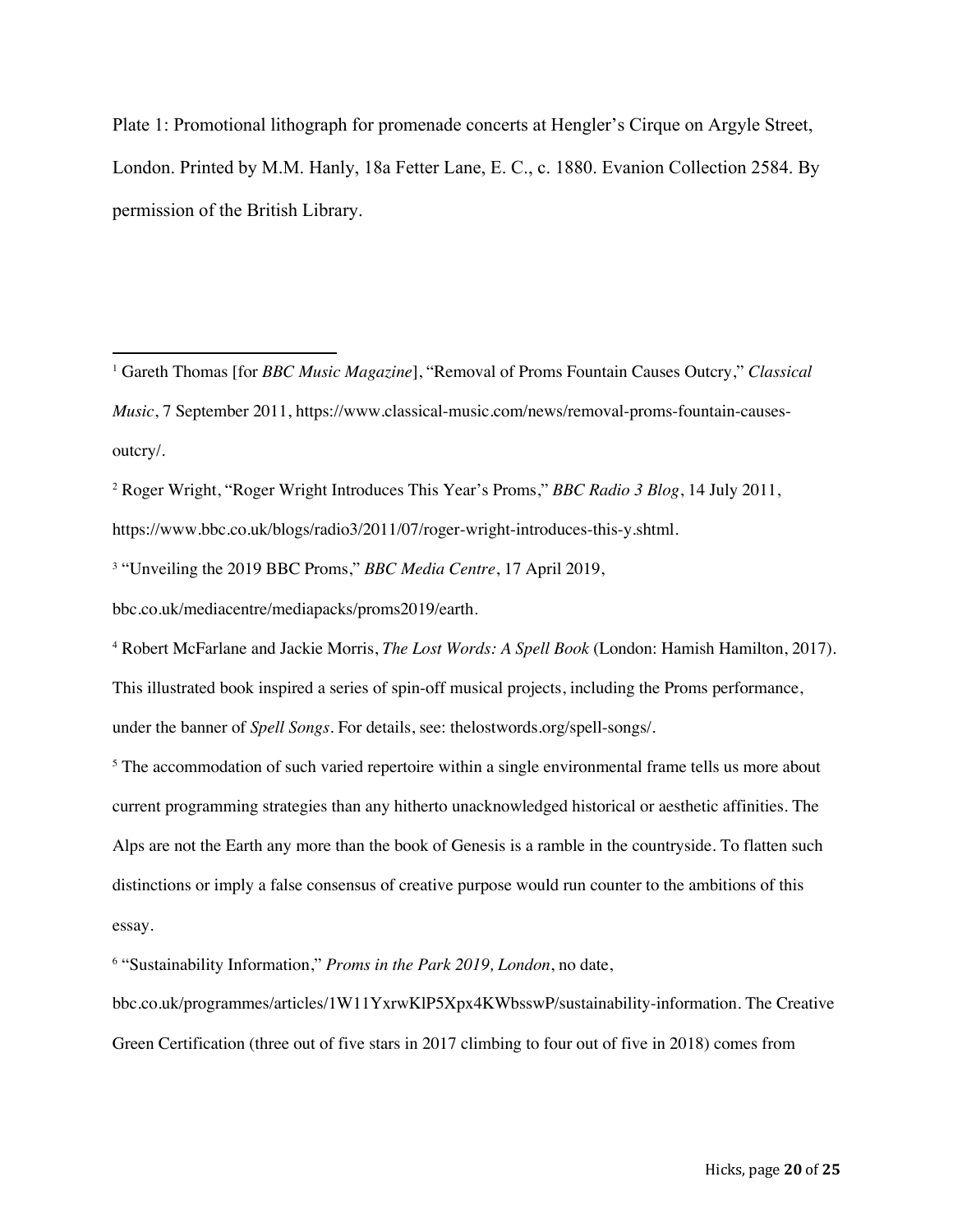London-based arts charity Julie's Bicycle, which describes its mission as "support[ing] the creative community to act on climate change." For details, see juliesbicycle.com.

<sup>7</sup> The summer of 2010 was, at the time, the hottest on record in the northern hemisphere. That record has—predictably and miserably—been surpassed multiple times since.

<sup>8</sup> Thomas, "Removal of Proms Fountain Causes Outcry."

<sup>9</sup> Quoted in Thomas, "Removal of Proms Fountain Causes Outcry."

<sup>10</sup> @bbcproms, 28 August 2017 <sup>11</sup> Dan Zerdin, "How the Proms Had Their tone – and Temperature – Lowered," *The Guardian Music* 

*Blog*, 16 August 2013,

theguardian.com/music/musicblog/2013/aug/16/proms-george-cathcart-wagner-fountain.

<sup>12</sup> There is an extensive literature on the BBC Proms, which invariably links to the series beginning in 1895. One of the earliest books on the subject, besides commemorative works produced in house, was Ateș Orga's *The Proms* (Newton Abbot: David & Charles, 1975). Two more books, both by former BBC employees, soon followed: Barrie Hall's *The Proms and the Men Who Made Them* (London: Allen & Unwin, 1981) and Robert Simpson's *The Proms and Natural Justice: A Plan for Renewal* (London: Toccata Press, 1981). For a more up-to-date account see Jenny Doctor, David Wright, and Nicholas Kenyon, eds., *The Proms: A New History* (London: Thames and Hudson, 2007).

<sup>13</sup> As well as the earth and the environment theme in 2019, there was a strand of programming celebrating the 150th anniversary of Wood's birth.

<sup>14</sup> For a broader discussion of European and North American pitch concerns around this time see Fanny Gribenski, "Tuning Forks as Time Travel Machines: Pitch Standardisation and Historicism," in "Sonic Things: Knowledge Formation in Flux," eds. Viktoria Tkaczyk and Leendert van der Miesen, *Sound Studies* 6, no. 2 (2020): 153−73. See also Gribenski's contribution to the current special issue of this journal.

<sup>15</sup> "Promenade Concerts," *Musical News* 13, no. 340, 4 September 1897, 204.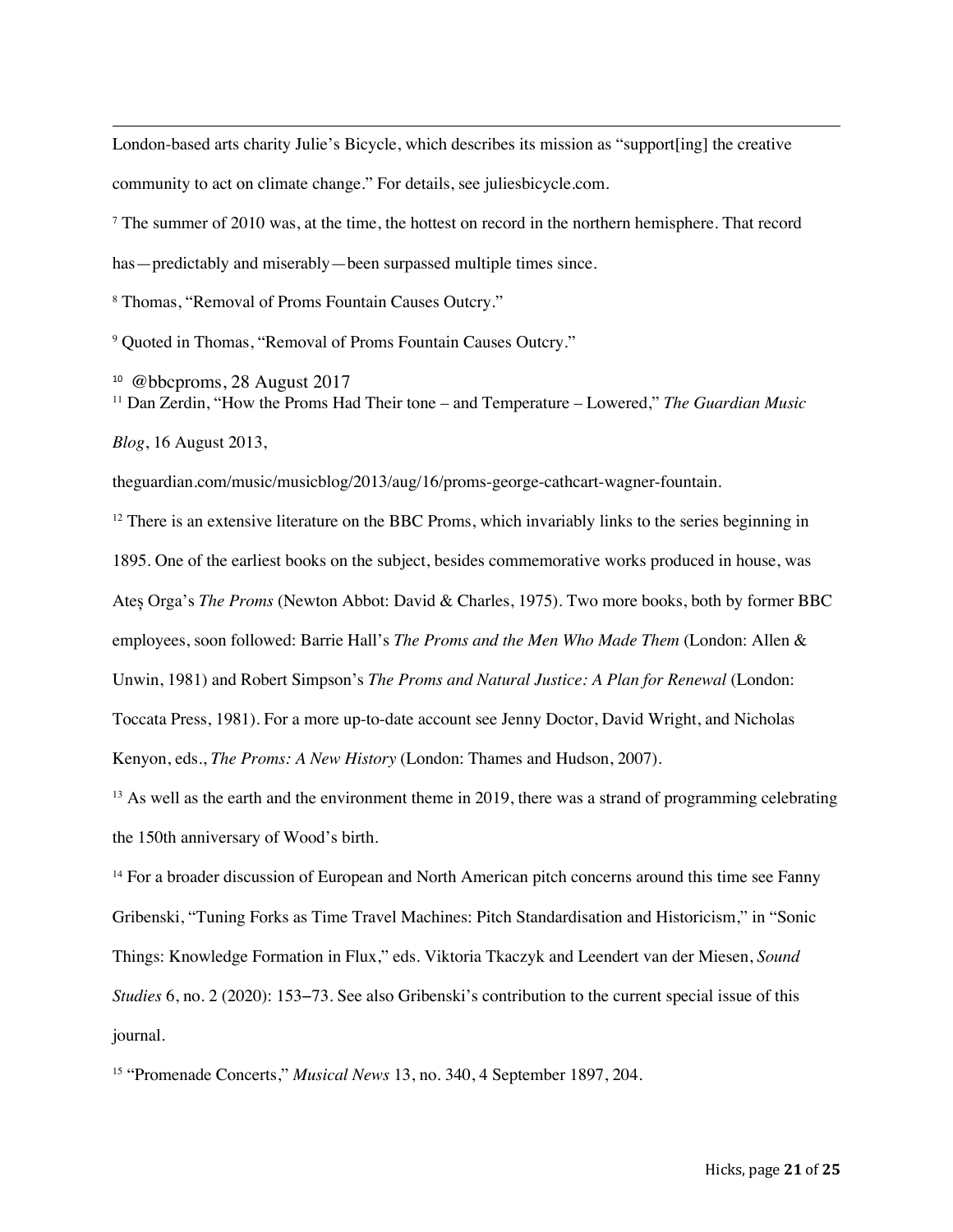<sup>16</sup> I thank Peter McMurray for noting, in response to this contemporary press comment, how the long shadow of the *Ring Cycle* was surely cast over any watery orchestral music at this time.

<sup>17</sup> I would also like to thank Chris Collins for relaying an anecdote about a BBC Proms concert in the early 2000s when the technical team at the Royal Albert Hall apparently forgot to switch off the pump after the interval. As the orchestra started playing some of the Prommers shouted "FOUNTAIN!" and the water soon fell quiet. While the mishap was apparently taken in good humour, the shout out from the auditorium suggests a playful way of policing an unwritten code of "silent" listening. By this logic the sound of the fountain is pleasant in the interval, yet a nuisance during performance.

<sup>18</sup> "Queen's Hall Promenade Concerts," *The Musical Times and Singing Class Circular* 36, no. 631, September 1, 1895, 600. For a more detailed impression of how this title reported on promenade concerts, see Percy Scholes, *The Mirror of Music, 1844–1944: A Century of Musical Life in Britain as Reflected in the Pages of the Musical Times* (London: Novello, 1947), esp. 192–93.

<sup>19</sup> "The Concert of the Future," *The Monthly Musical Record* 25, no. 299 (November 1, 1895): 241−42 (242).

<sup>20</sup> "The Concert of the Future," 241.

<sup>21</sup> "The Concert of the Future," 241.

<sup>22</sup> "Queen's Hall Promenade Concerts."

<sup>23</sup> "The Concert of the Future," 241.

<sup>24</sup> Peter Barber, "Gatti Family (per. 1847–1981), Restaurateurs, Theatre Owners, and Entrepreneurs," in *Oxford Dictionary of National Biography*, 23 September 2004; accessed 10 October 2020,

https://doi.org/10.1093/ref:odnb/53168

<sup>25</sup> "Covent Garden Promenade Concerts," *The Illustrated Sporting and Dramatic News* 7, no. 184 (August 18, 1877): 522.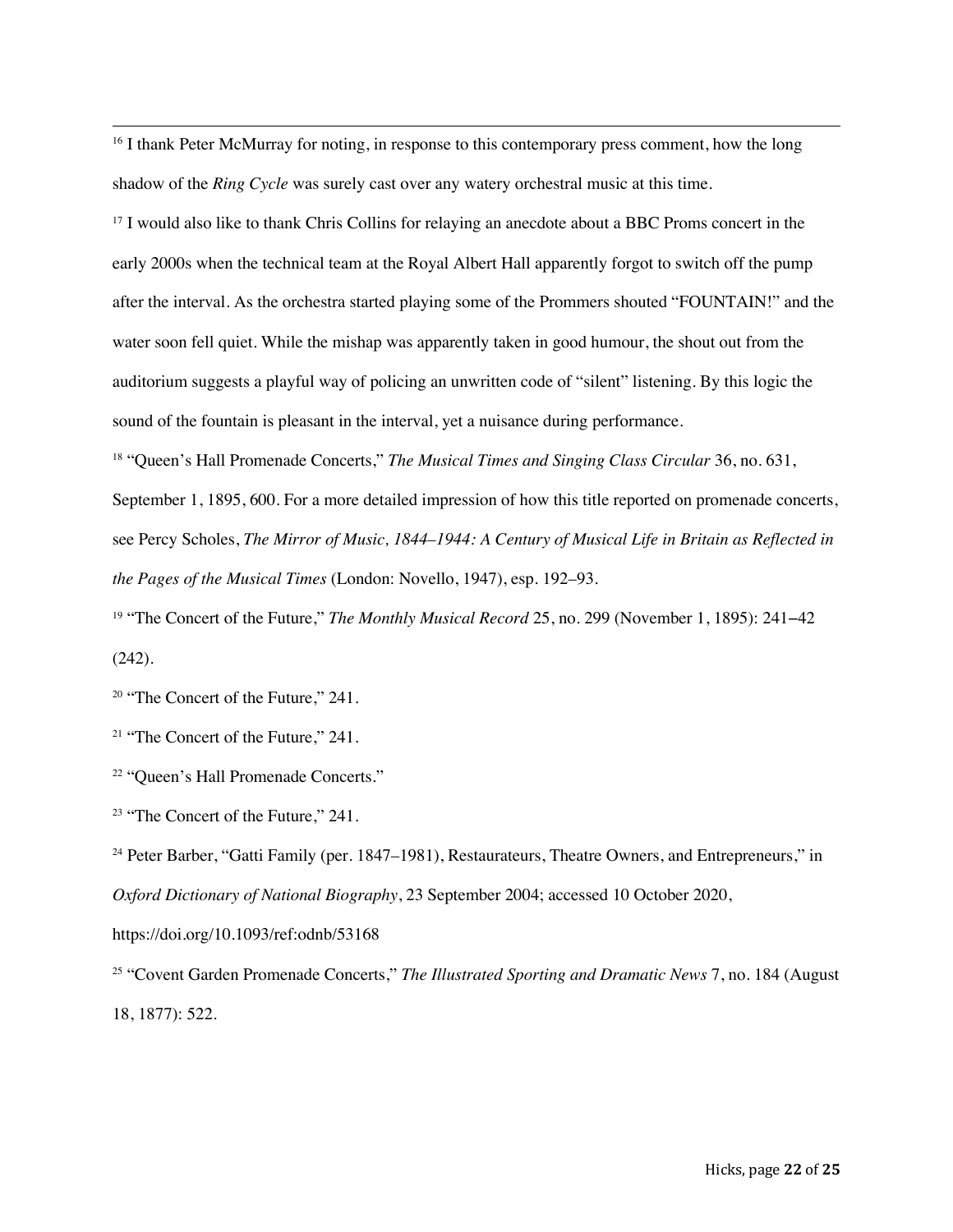<sup>26</sup> For an example of a Victorian musician who approached promenade concerts with considered disdain, see Christina Bashford, *The Pursuit of High Culture: John Ella and Chamber Music in Victorian London* (Woodbridge: Boydell, 2007), esp. 72 and 219.

<sup>27</sup> "Covent Garden Promenade Concerts."

<sup>28</sup> "Music and the Drama," *Mayfair: A Quarterly Magazine* part 2, vol. 1 (October 1874): 234−41 (241).

<sup>29</sup> Barber, "Gatti Family."

<sup>30</sup> The disdain expressed in the 1890s for the "old days" at Covent Garden may also have been laced with xenophobia and a resentment of wealthy immigrants. By the end of the century the Gatti family was associated not only with ice cream and promenade concerts but also cafés and music halls. Theirs was a visible presence in the landscape of popular London entertainment and an easy target for criticism.

<sup>31</sup> Derek Scott, *Sounds of the Metropolis: The Nineteenth-Century Popular Music Revolution in London, New York, Paris, and Vienna* (Oxford: Oxford University Press, 2008), 41−44.

<sup>32</sup> Bashford, *The Pursuit of High Culture*, esp. 72, 85, 160, and 219−20.

<sup>33</sup> William Weber, *Music and the Middle Class: The Social Structure of Concert Life in London, Paris and Vienna* (London: Croom Helm, 1975), 86.

<sup>34</sup> George Speaight, "Hengler, (Frederick) Charles (1820–1887), Circus Proprietor," in *Oxford Dictionary of National Biography*, 23 September 2004; accessed 10 October 2020,

https://doi.org/10.1093/ref:odnb/12926.

<sup>35</sup> The British Library holds a collection of programmes for the Lyceum promenade concerts of 1838−1840, published under the title of the *Theatrical and Concert Companion* (later the *Concert Companion and Musical Journal* then the *Concert Companion*). While the Lyceum promenades were among the first in London to be advertised as standalone concerts, there were similar events put on earlier in the decade, such as the "Musical Promenades" promoted by Madame Tussaud and Sons in 1833. See John Theodore Tussaud, *The Romance of Madame Tussaud's* (New York: George H. Doran, 1920), 108−09.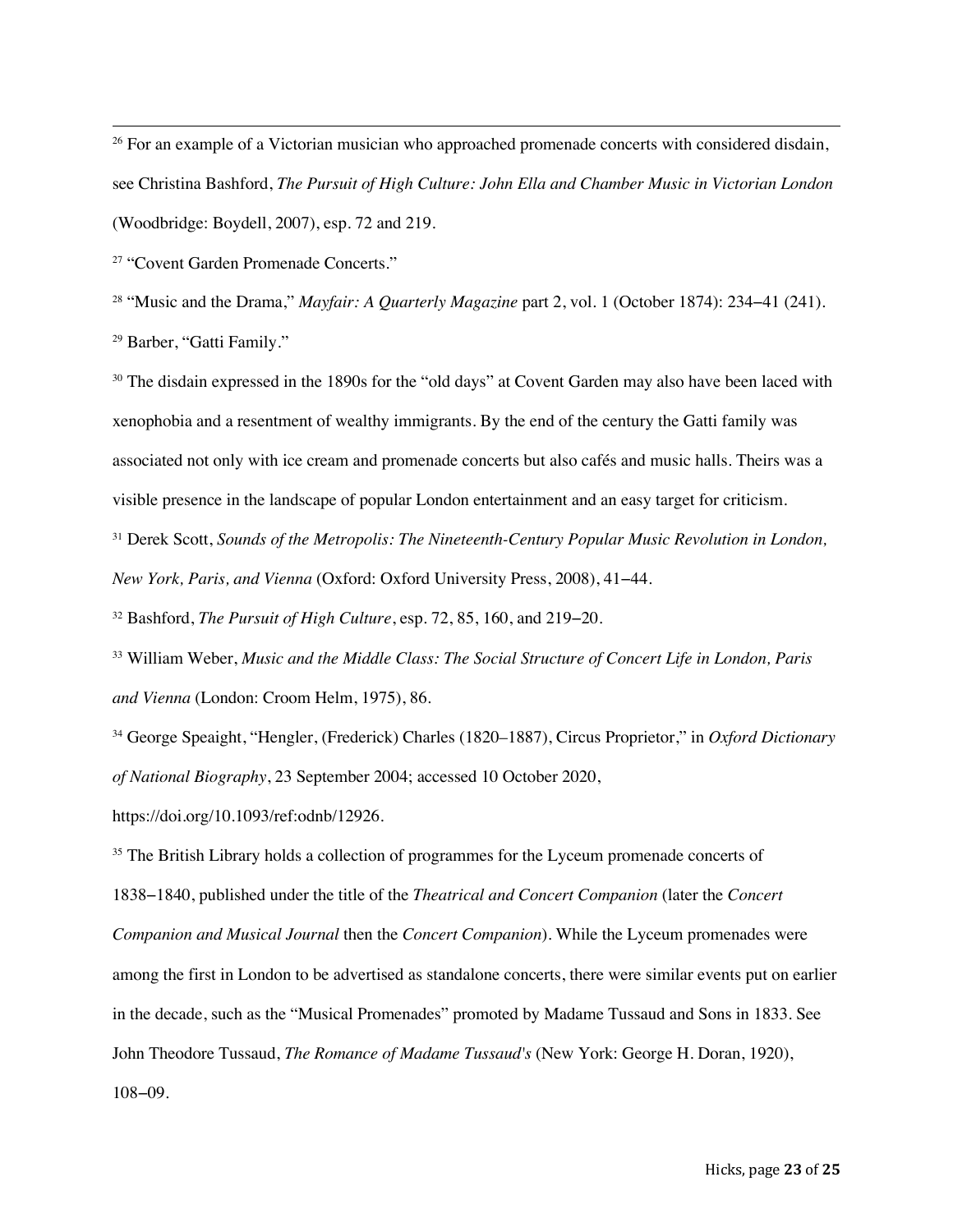<sup>36</sup> On Musard's career see François Gasnault, *Guinguettes et Lorettes. Bals publics à Paris au xixe siècle* (Paris: Aubier, 1986). See also John Spitzer, "The Entrepreneur-Conductors and Their Orchestras," *Nineteenth-Century Music Review* 5, no. 1 (2008): 3−24.

<sup>37</sup> Musard had first-hand experience of London concert life, having worked in the city for much of the 1820s. It was during this time that the Vauxhall gardens enjoyed royal patronage from the newly crowned George IV. For more on music in London's pleasure gardens, see Rachel Cowgill, "Performance Alfresco: Music-Making in English Pleasure Gardens," in *The Pleasure Garden: From Vauxhall to Coney Island*, ed. Jonathan Conley (Philadelphia: University of Pennsylvania Press, 2012), 100−26. I thank Catherine Harbor for the observation that heat was just as important as refreshment in London's eighteenth-century pleasure gardens, as evidenced by the furnace pictured in a variation on Canaletto's famous image of the "The Interior of the Rotunda, Ranelagh." See Thomas Bowles II, "The Inside View of the Rotunda in Renelagh Gardens with the Company at Breakfast," published in London by Robert Wilkinson in 1753 (British Museum 1872,0608.255).

<sup>38</sup> See Planque, *Agenda musical pour l'année 1836* (Geneva: Minkoff, 1981), 76–78, cited in Spitzer, "The Entrepreneur-conductors and their Orchestras," 6.

<sup>39</sup> Stephanie Schroedter, "Listening in Motion and Listening to Motion: The Concept of Kinaesthetic Listening Exemplified by Dance Compositions of the Meyerbeer Era," in *Bild und Bewegung im Musiktheater: Interdisziplinäre Studien im Umfeld der Grand opéra*, eds. Roman Brotbeck, Laura Moeckli, Anette Schaffer, and Stephanie Schroedter (Schliengen: Edition Argus, 2018), 13−42 (esp.  $25-26$ ).

<sup>40</sup> "Miscellaneous," *The Musical World* no. 219, new series 127 (4 June 1840): 359−60 (359).

<sup>41</sup> One prominent example from across the Channel is the Cirque Napoléon, which opened in Paris in 1852 and has been known, since 1870, as the Cirque d'hiver. It was here that Jules Etienne Pasdeloup's eponymous concerts ran for over twenty years from 1861.